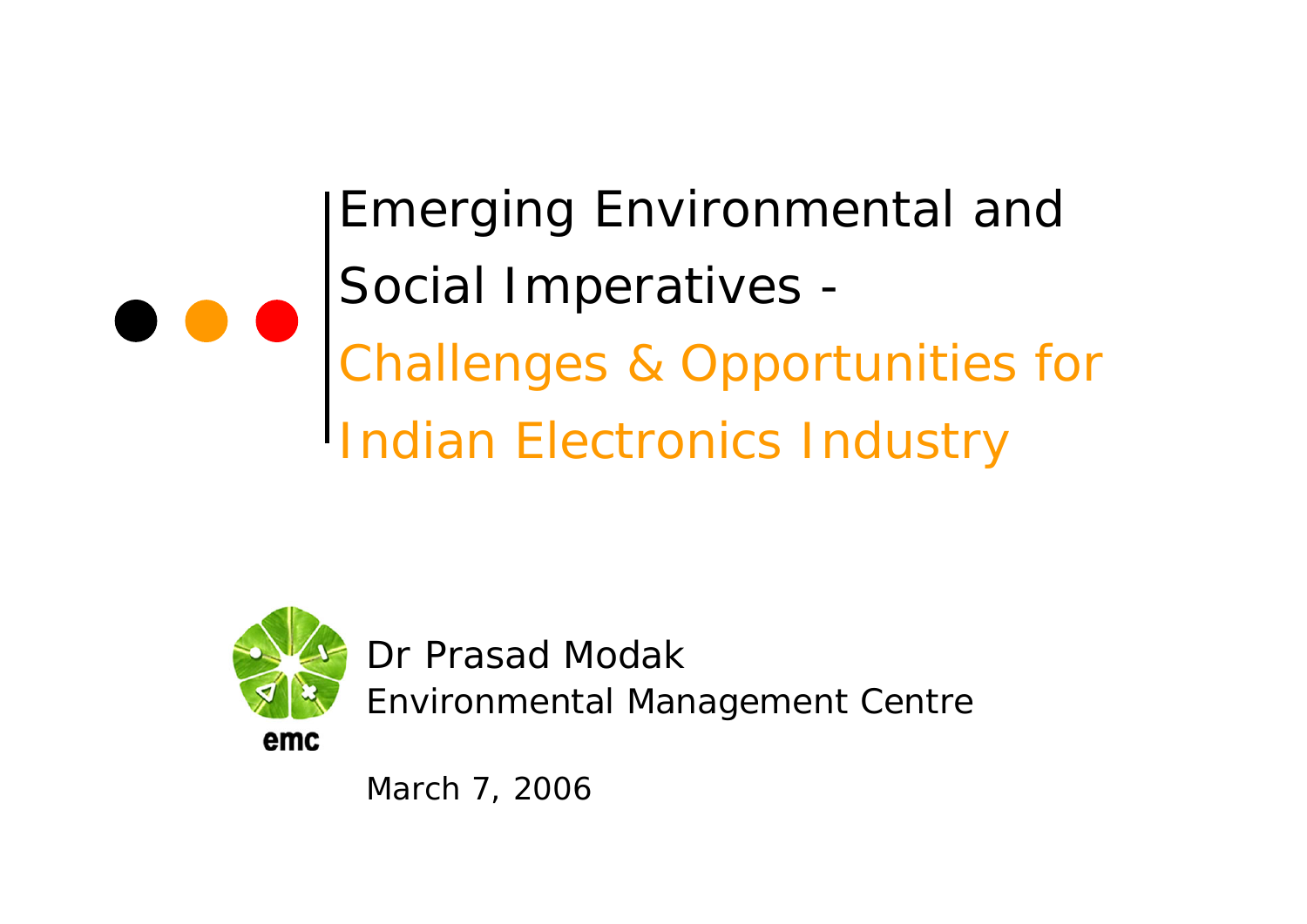#### Keynote address at **Workshop on Green Manufacturing and Management**

organized by Center for Electronics and Test Engineering, Pune, India in association with Mahratta Chamber of Commerce, Industries and Agriculture, Pune, India with support from Japan Fund for Global Environment & International Green Purchasing Network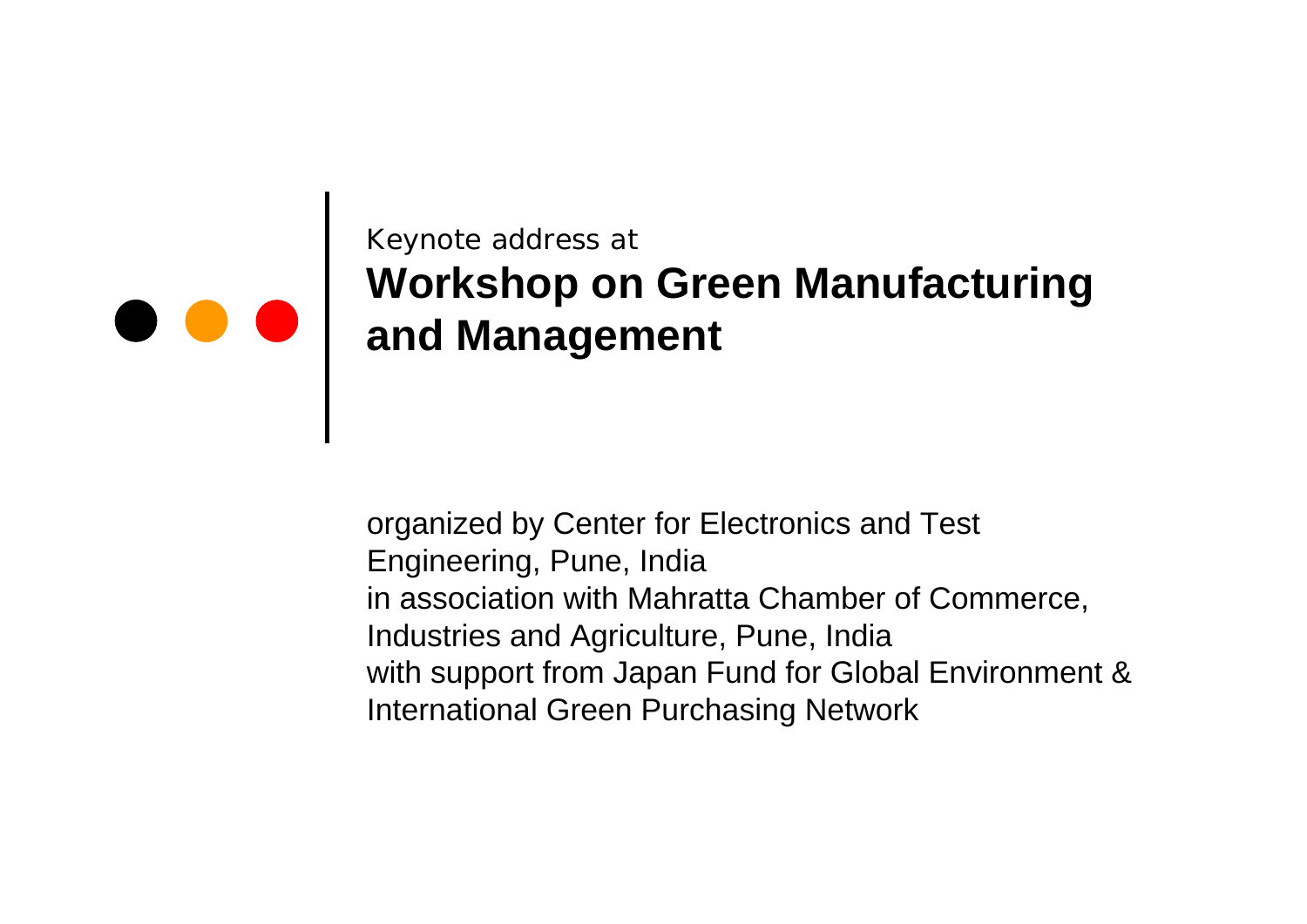# What is Sustainable Development?

Like 'democracy' and 'freedom', 'Sustainable Development' means

different things to different people.

The most widely accepted definition is: "Meeting the needs of the present generation without compromising the ability of future generations to meet their own needs"

*- Our Common Future, The World Commission on Environment and Development, 1997*

*"It is a balance of Economic, Social and Environmental considerations in all forms of development"*



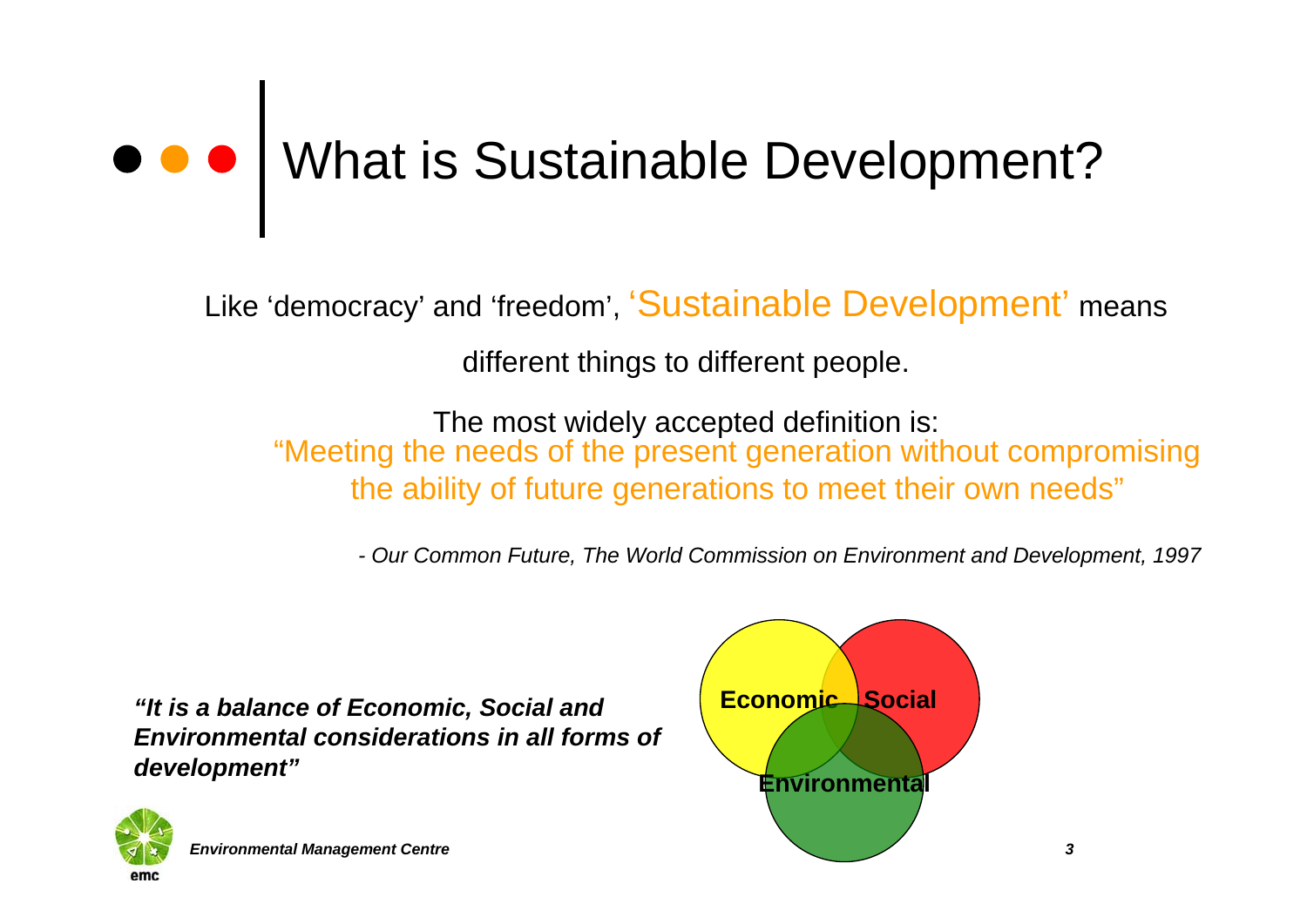# $\bullet \bullet$  | Introduction

- | Environment and Social considerations have influenced business environment of the Global Electronics Sector
- o India is key participant in global supply chain
- o [India is today a hot destination for manufactur](http://images.google.co.in/imgres?imgurl=http://www.btinternet.com/~fireballxl5/transtech/electronics/pics/techpcb0916.jpg&imgrefurl=http://www.btinternet.com/~fireballxl5/transtech/electronics/&h=1200&w=1600&sz=675&tbnid=23Q3NcQHa0VAAM:&tbnh=112&tbnw=150&hl=en&start=1&prev=/images%3Fq%3Delectronics%26svnum%3D10%26hl%3Den%26lr%3D)ing of electronic products

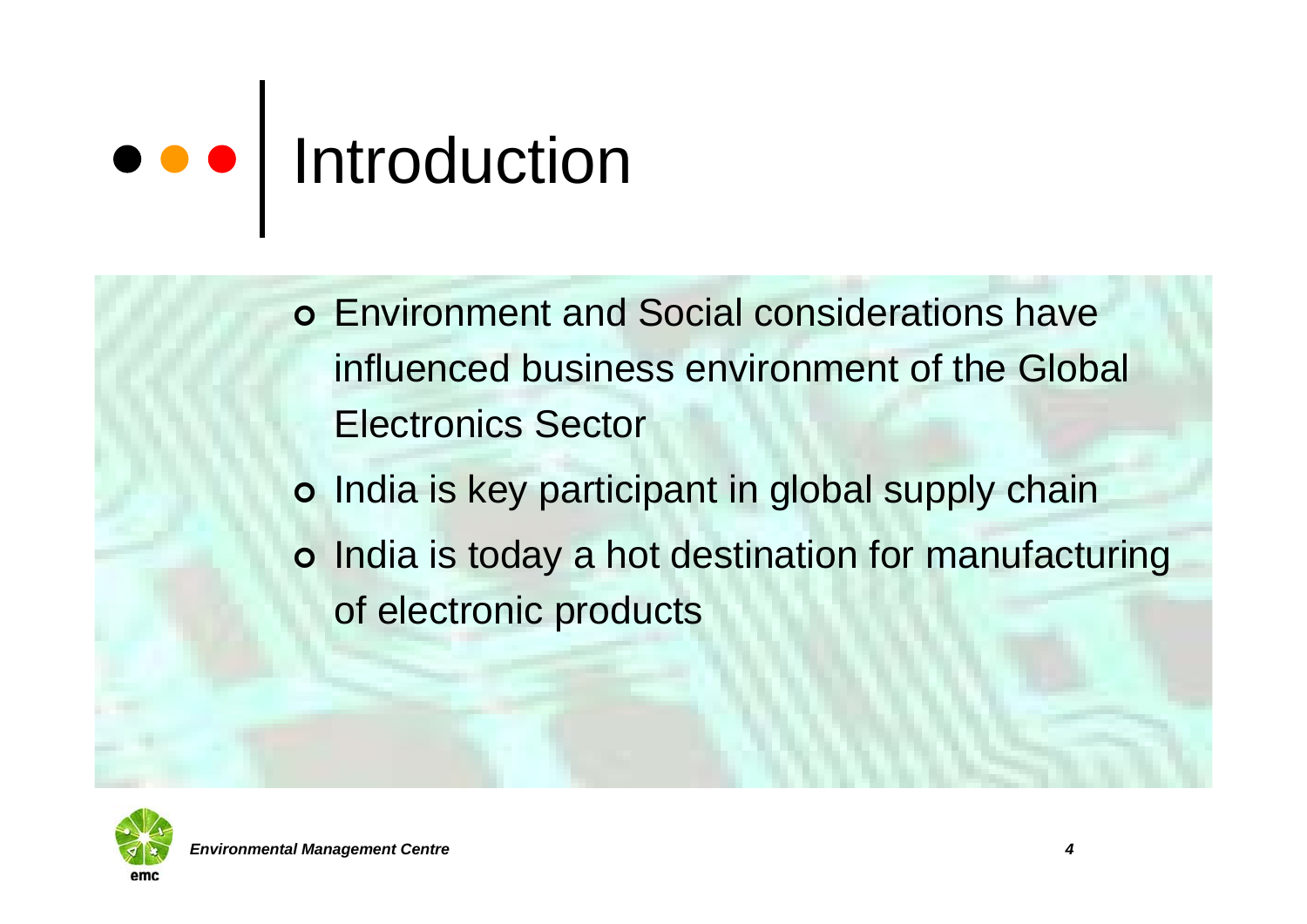# ● ● The Challenge

Indian electronics needs to be prepared to meet the new environmental and social impositions and yet offer quality and a competitive price



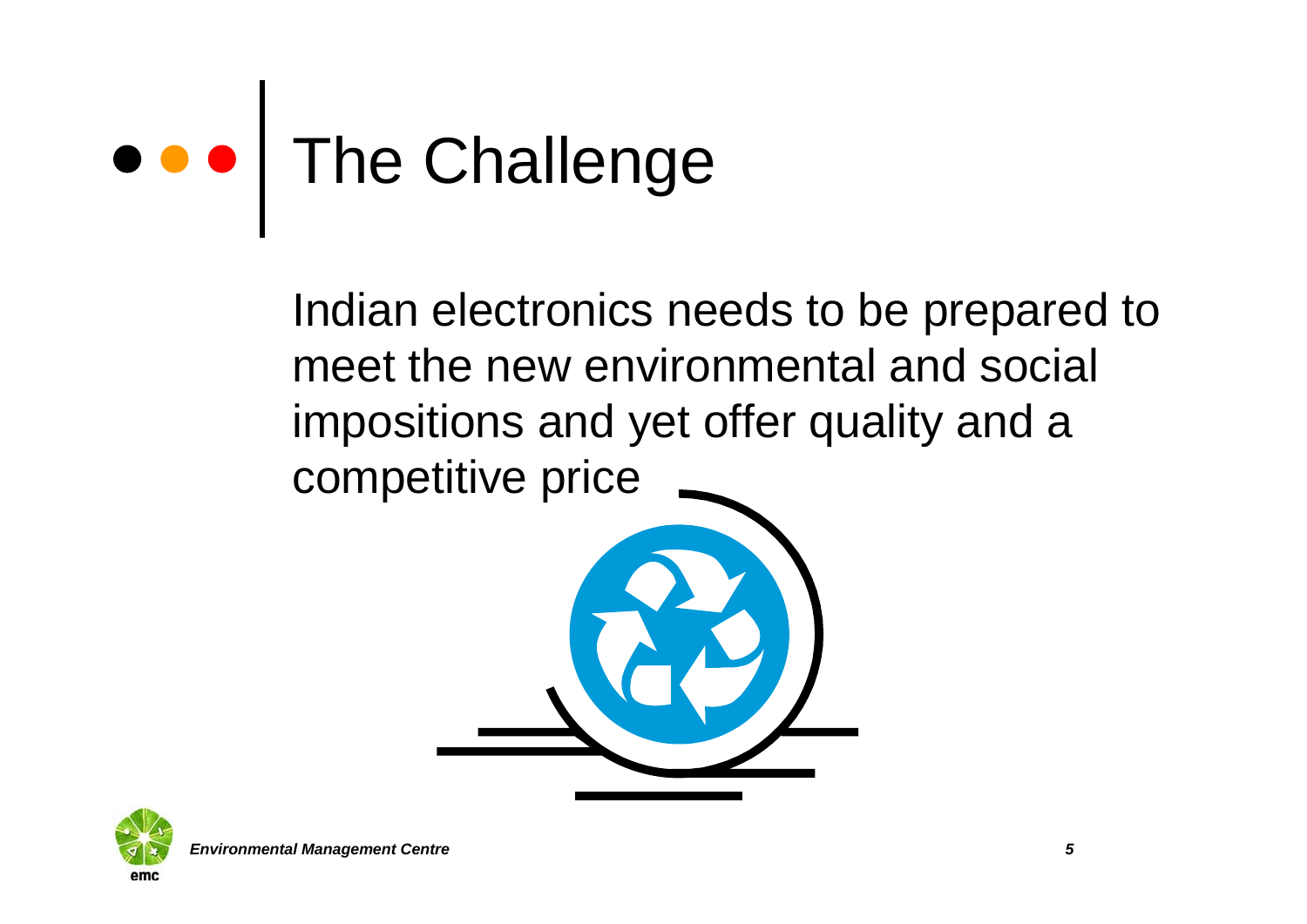# **Challenges to Indian Industries**

#### **Indian Scenario**

A comparative statement on penetration levels of various electronics products in India and China

|                             | India        | China           |
|-----------------------------|--------------|-----------------|
| <b>TV Penetration</b>       | 95/1000      | 400/1000        |
| <b>PC</b> Penetration       | 9/1000       | 34/1000         |
| <b>Internet Subscribers</b> | 3.8 million  | 34 million      |
| <b>Cellular Subscribers</b> | 11.6 million | $> 100$ million |
| <b>Telephone Mainlines</b>  | 40/1000      | 120/1000        |



*Ref: Paper on National electronics/IT hardware manufacturing policy. [www.mit.gov.in/hwpolicy](http://www.mit.gov.in/hwpolicy)*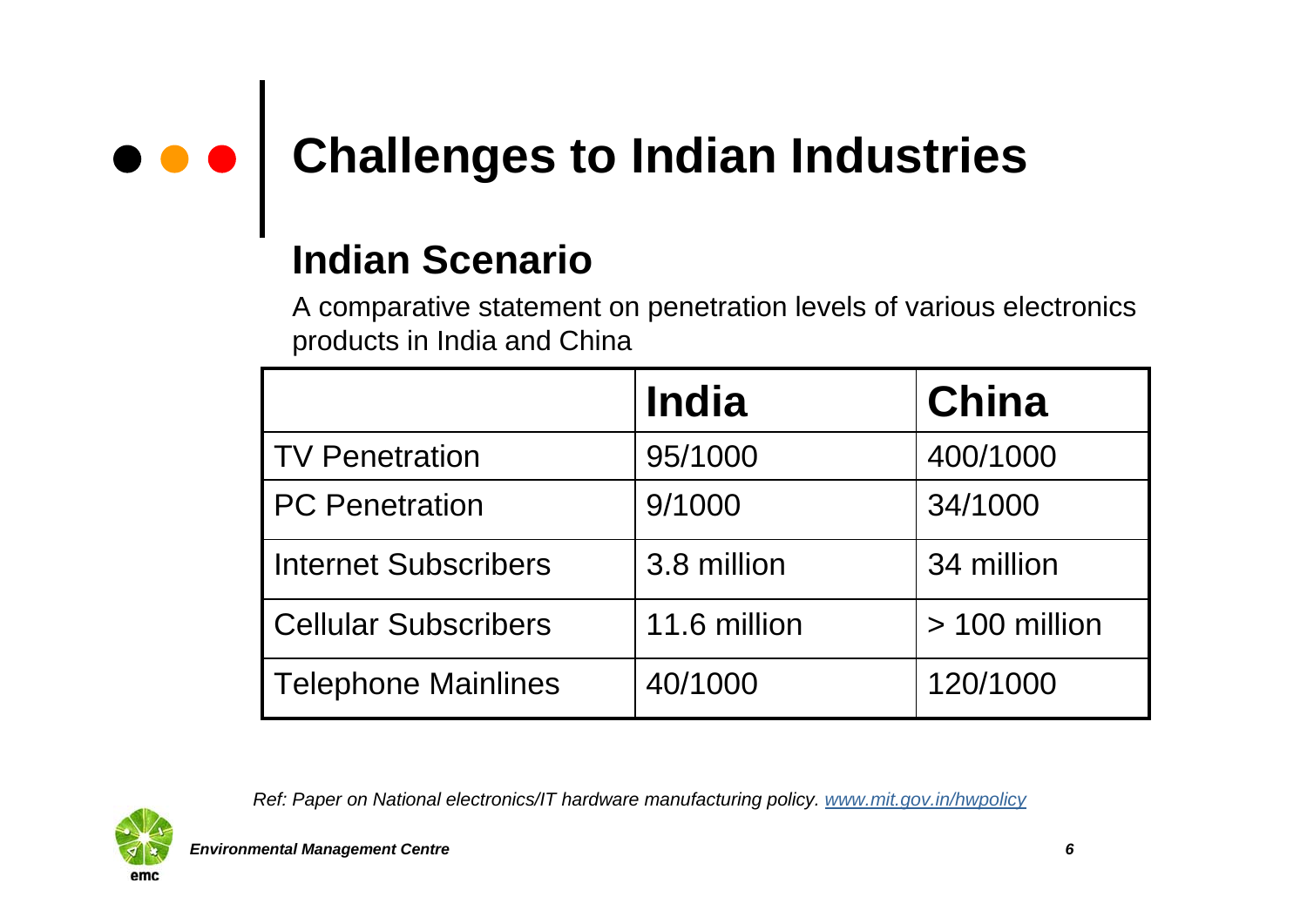### **The Opportunity - Entry of International Companies in India**

- | Celestica acquired Displaytronix to handle repair of flat panel displays and will start its plant in Andhra Pradesh
- | Flextronics plans to develop an industrial park near Chennai for PCB assembly, repair services and display
- | Motorola will make its C-115 handsets in India through EMS partnerships
- | Sanmina-SCI closed it EMS centre in France, and would be establishing its plant in India in 2006

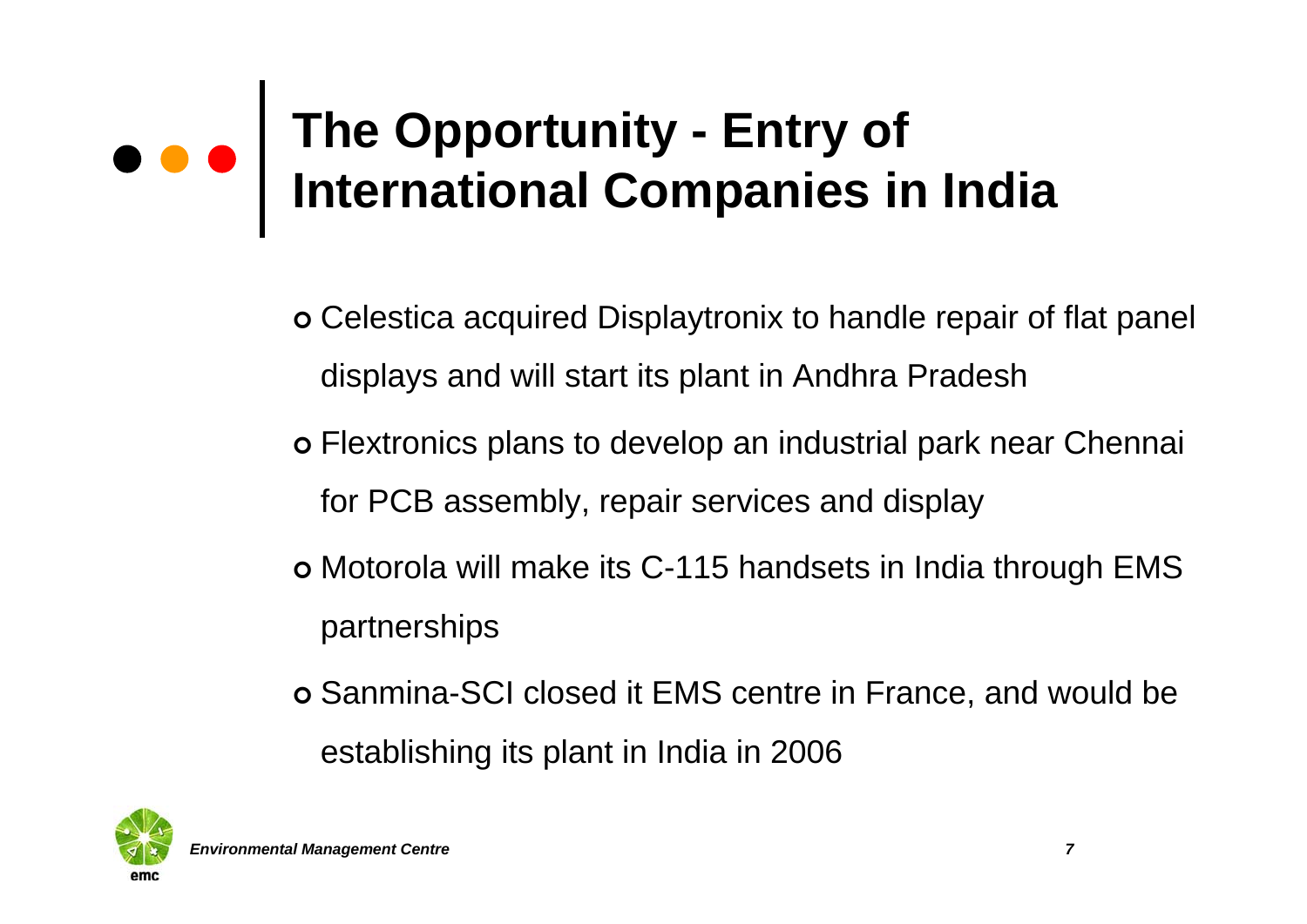### **New Environmental and Social requirements**

#### **Key Drivers**

- **a. Precautionary thinking**: Use of low hazard or hazard free substances in manufacturing
- **b. Preventive action:** Safe reuse and recycle techniques so as to reduce waste for land filling
- **c. Responsible employer:** Ensure transparency to employees and customers on environment, health and safety related information

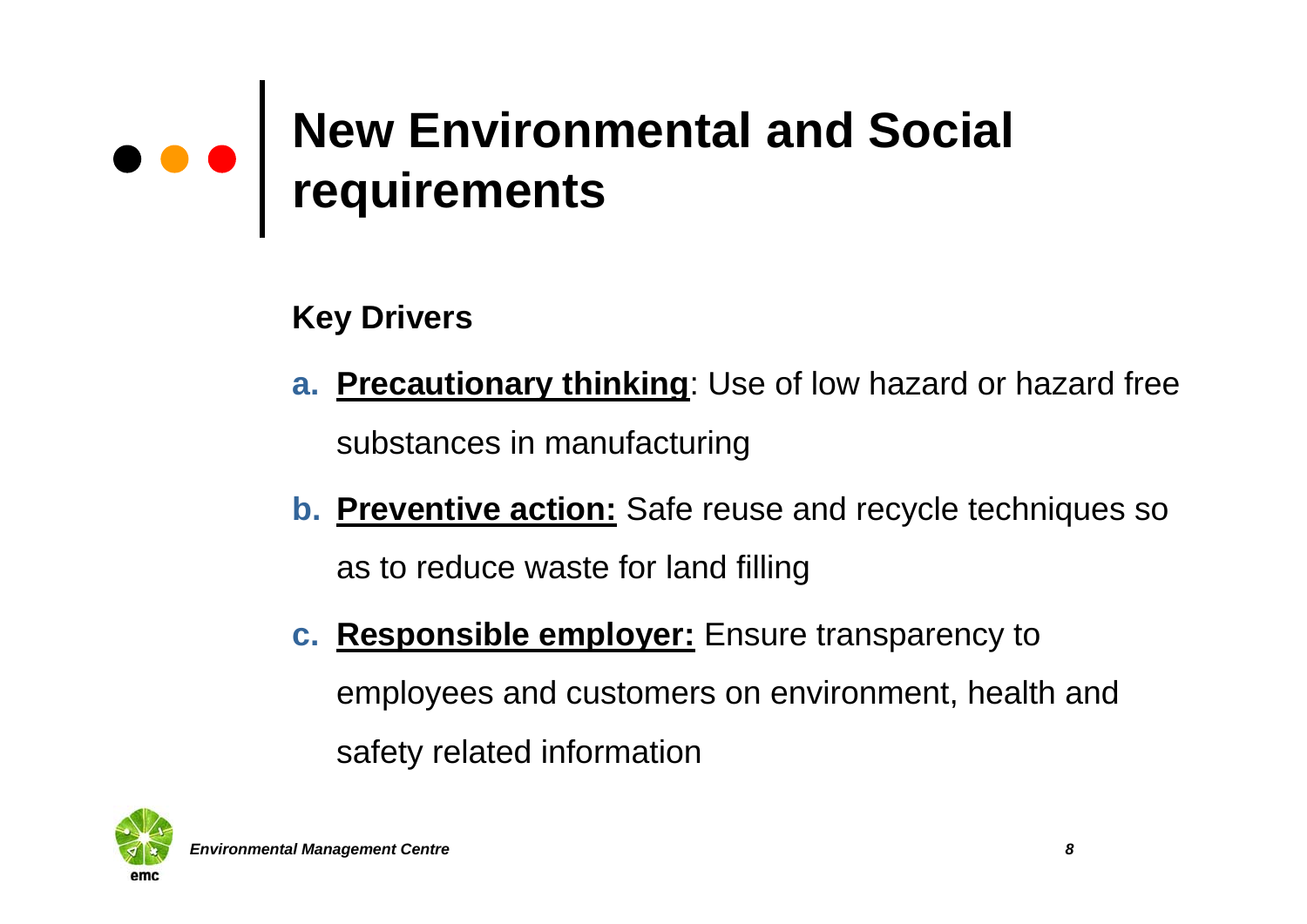### **Effect of Global Issues on Electronic Industry**



- o Restriction on Hazardous Substances ("The RoHS Regulations")
- o Waste Electrical & Electronic Equipment ("The WEEE Regulations")
- **o** Additionalities like
- $\circ$  Ozone Depleting Substances (Regulation & Control) Rule (ODS rule), 2000 – *Montreal Protocol*

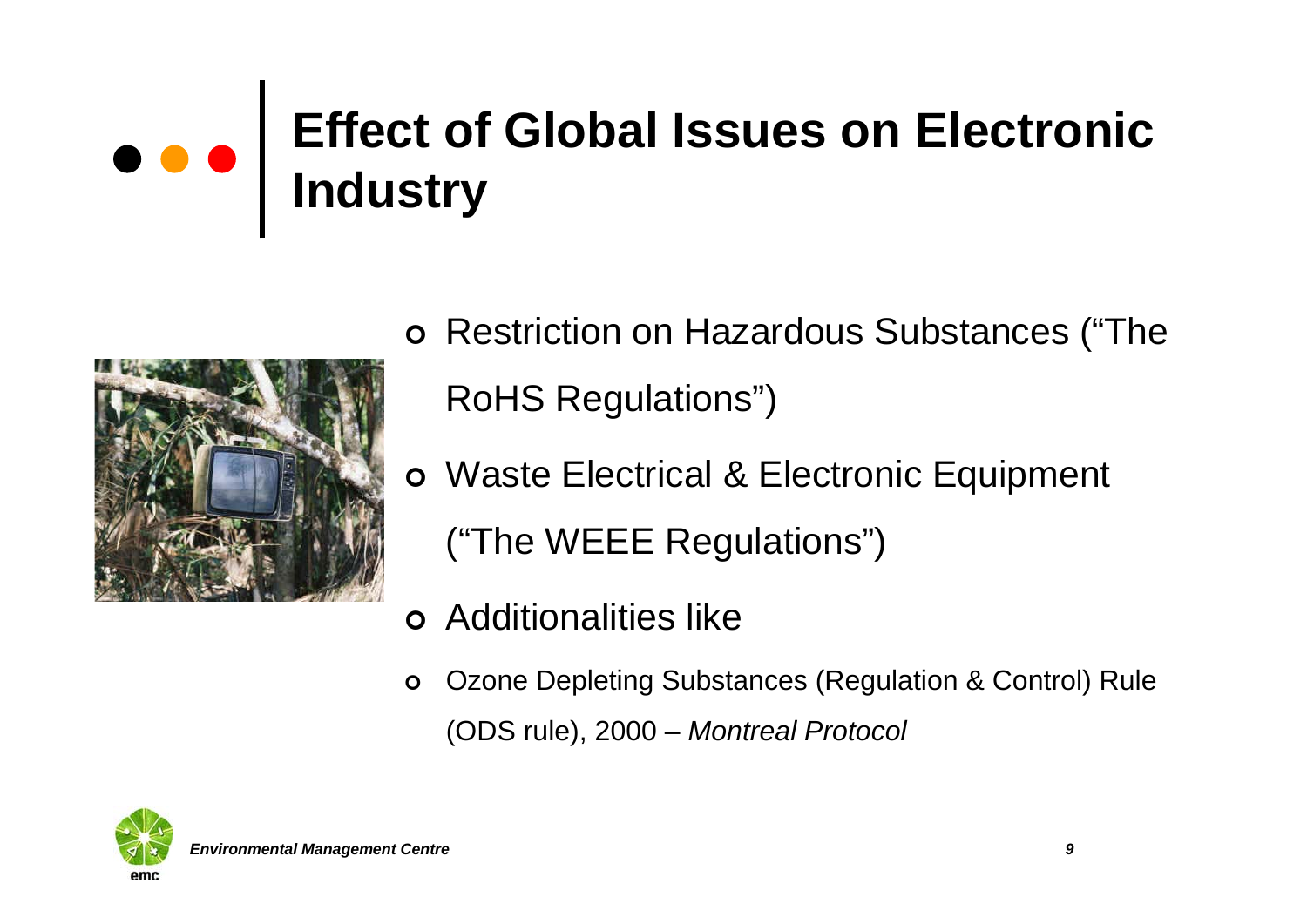### **WEEE & RoHS**

The European Union (EU) endorsed two directives,

- 1. Limiting use of certain substances RoHS
- 2. Used Product Recycling WEEE

By August 2006 these directives will be implemented in the national laws of each EU Member State.

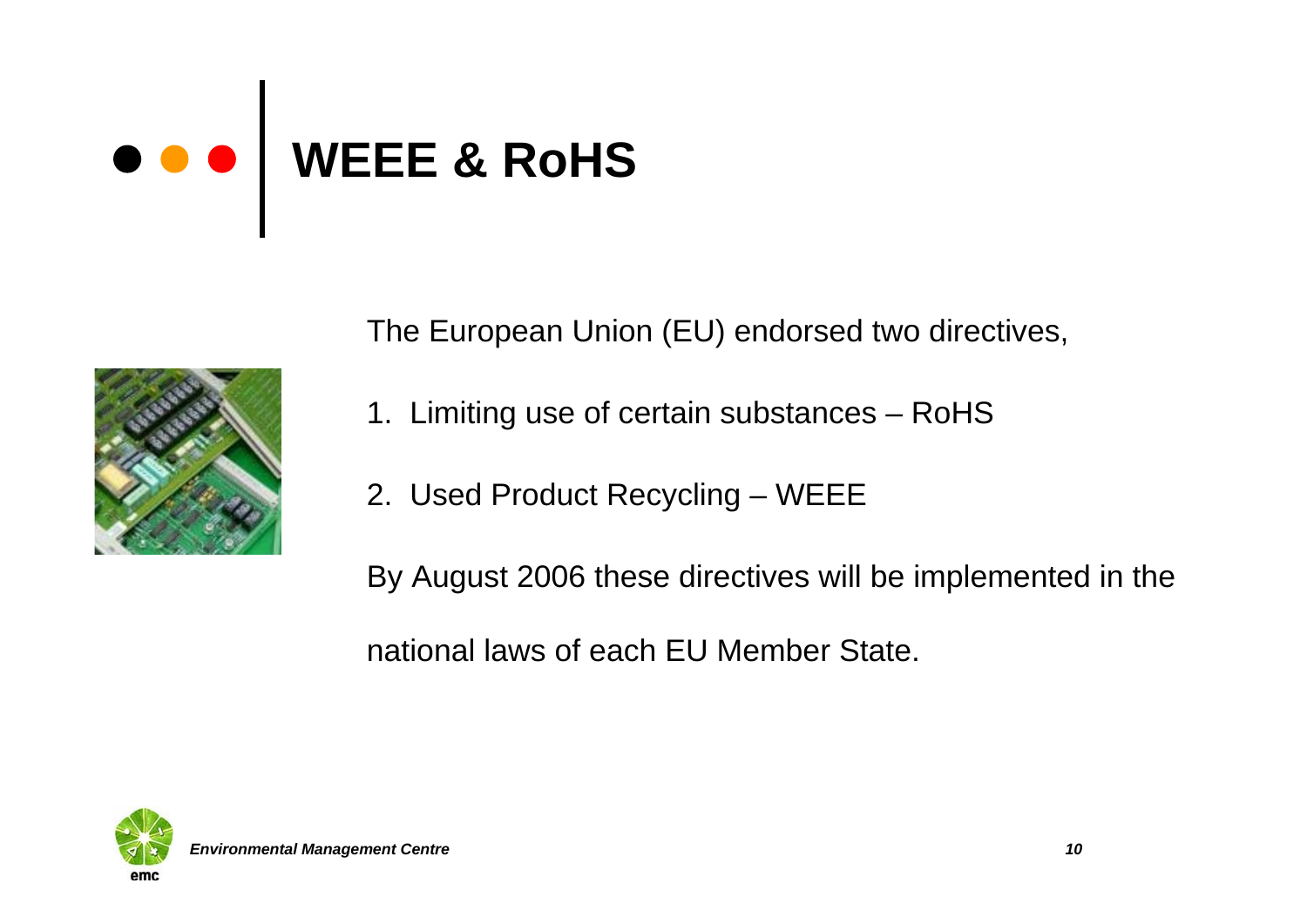# **RoHS Regulations**

#### **Purpose:**



To **restrict** the use of hazardous substances in electrical and electronic equipment and to contribute to the protection of human health and environmentally sound recovery and disposal of waste electrical and electronic equipment.

The role of RoHS is to reduce harmful substances at source, ensuring that these substances are not leached into the environment by equipments, which inevitably aren't recycled.

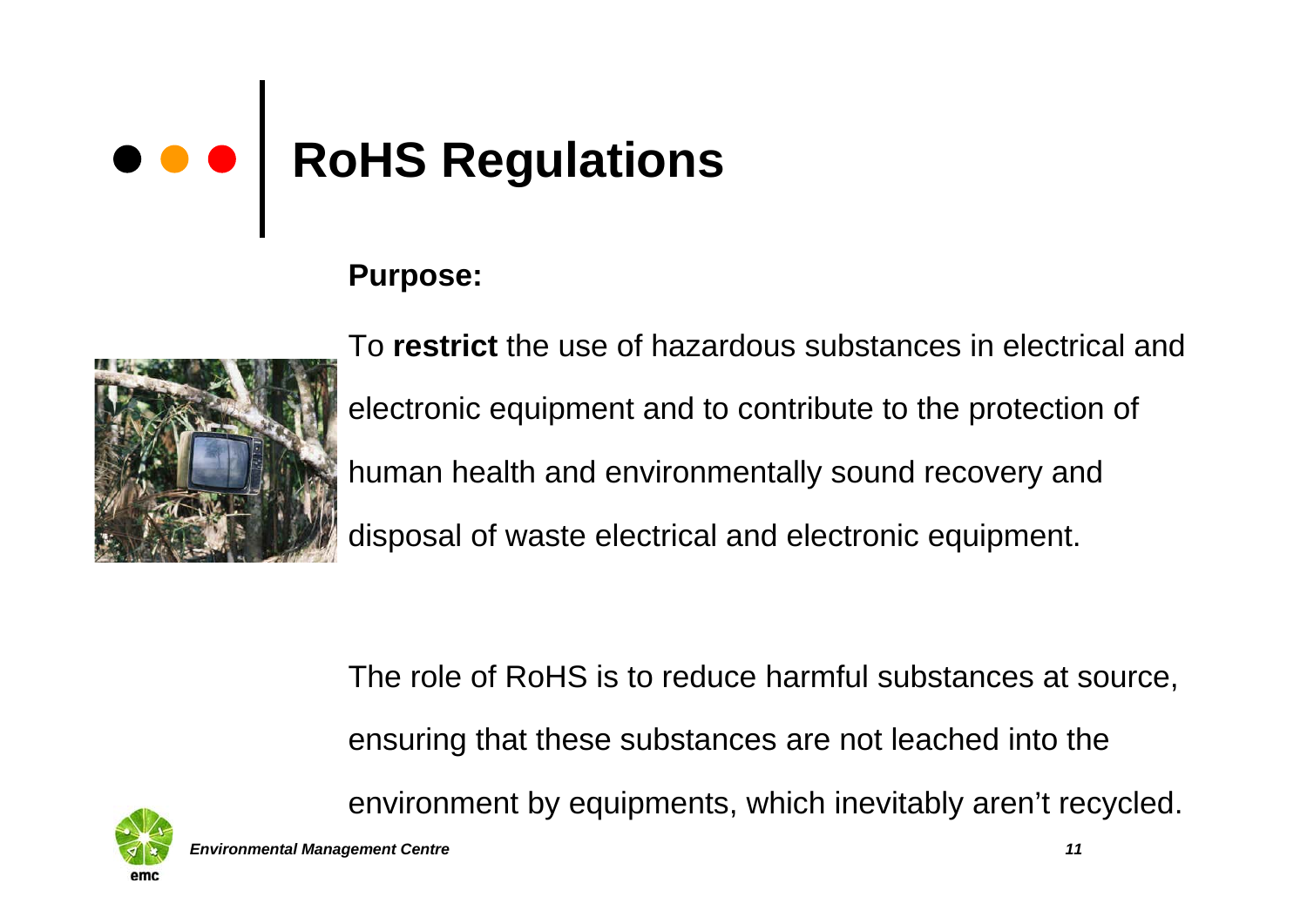# **e e e** RoHS Regulations

**The substances identified as hazardous substances**

- **o** Mercury (Hg)
- **o** Cadmium (Cd)
- o Hexavalent Chromium (Cr <sup>6+</sup>)
- | Polybrominated biphenyls (PBB)
- | Polybrominated diphenyl ethers (PBDE)



**o** Lead (Pb)

*Environmental Management Centre 12*

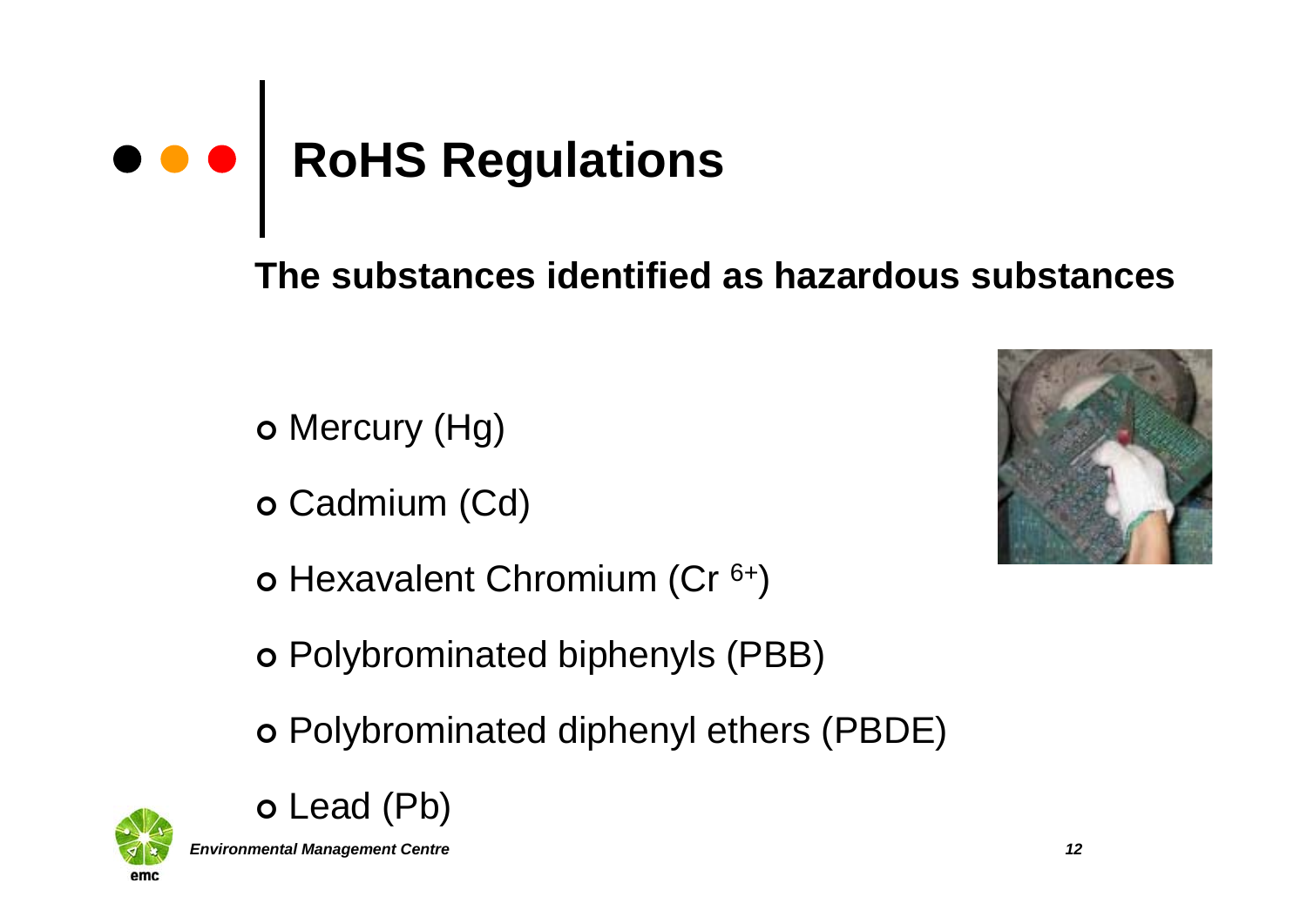## **RoHS Regulations**

#### **Requirements:**



- The restrictions do not call for the total elimination of these substances but set an upper limit based upon weight
- o The limit for all materials except cadmium is 0.1% by weight or 1000 ppm
- o For "Homogenous" materials, Cadmium is limited to 0.01% by weight or 100 ppm.

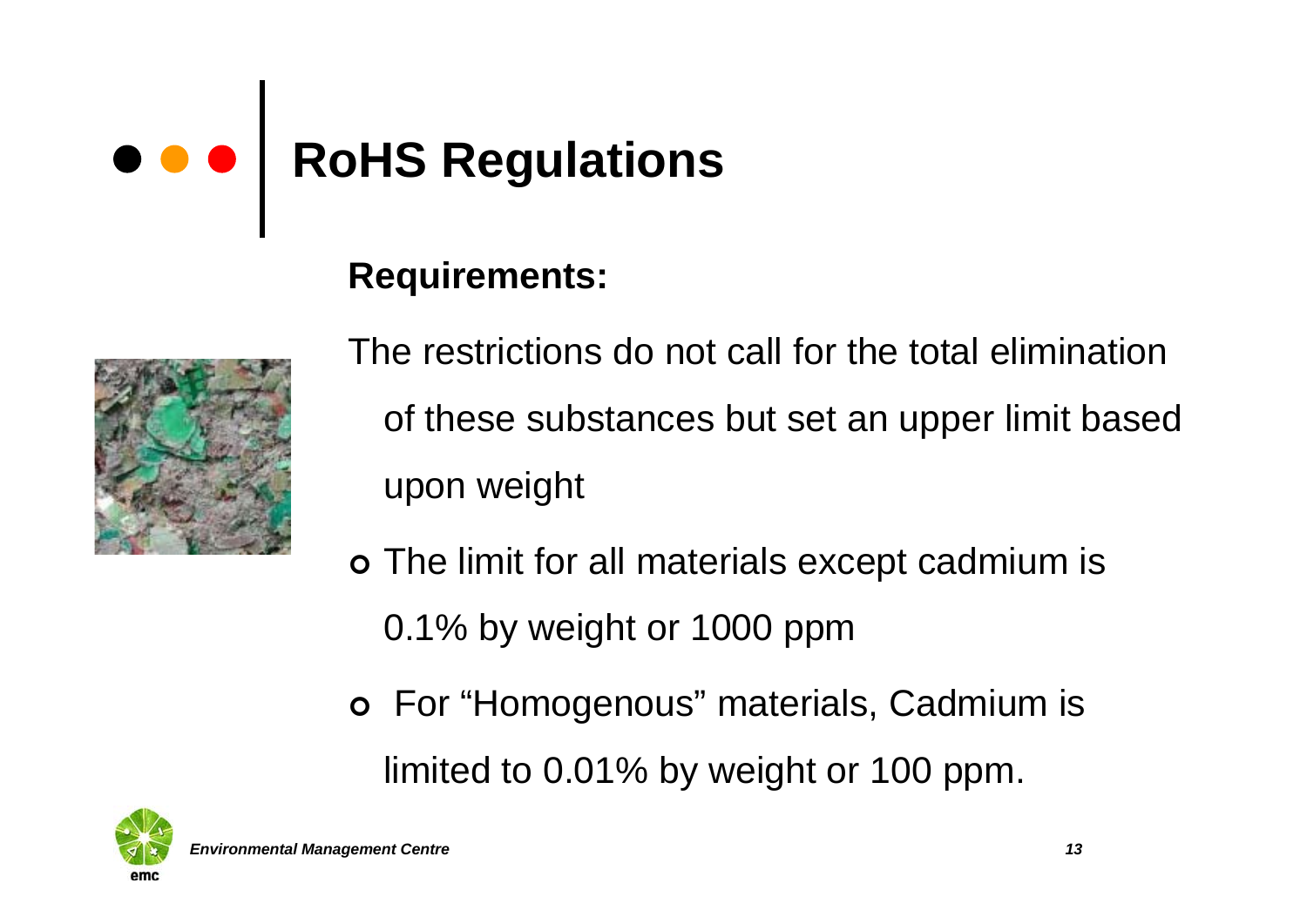### **WEEE regulations**

#### **Purpose**

To prevent waste electrical and electronic equipment generation, encourage reuse, recycling, recovery of WEEE and improve the environmental performance of all operators in the life cycle of electrical and electronics equipment

The role of WEEE is primarily with reducing the amount of electrical and electronic equipment from entering into landfill at the end of its useful life

However EU commission recognizes that WEEE directive cannot eradicate all EEE from entering into land fill

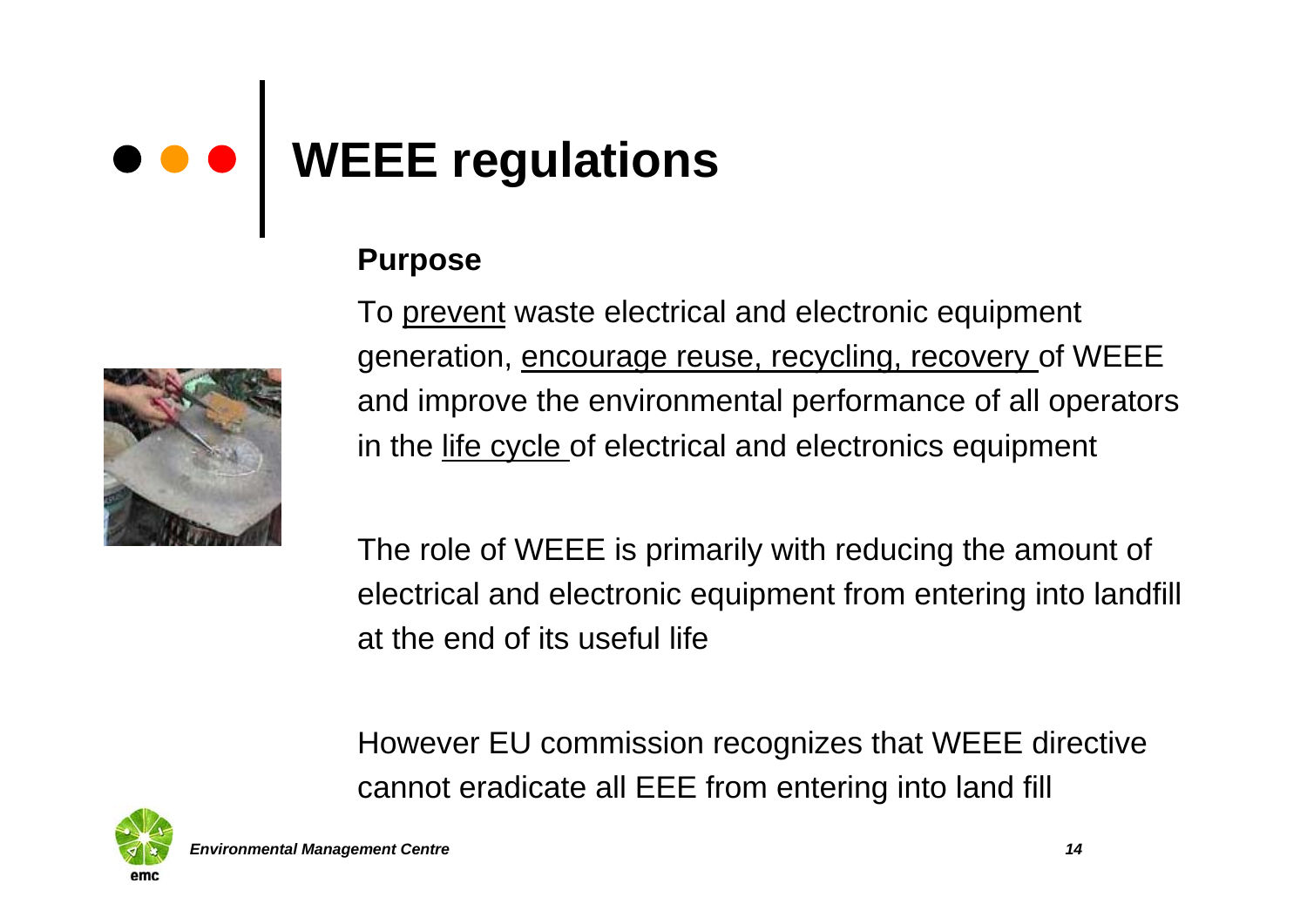# **WEEE regulations**

Waste Electrical & Electronic Equipment ("The WEEE Regulations")



#### **Requirements**

without charge.

It defines criteria related to collection, treatment, recycling and recovery of WEEE.

Producers are responsible for financing most of these activities, retailers/distributors also have responsibilities in terms of takeback of WEEE and certain information dissemination. Private householders are to be able to return complete WEEE



*Environmental Management Centre 15*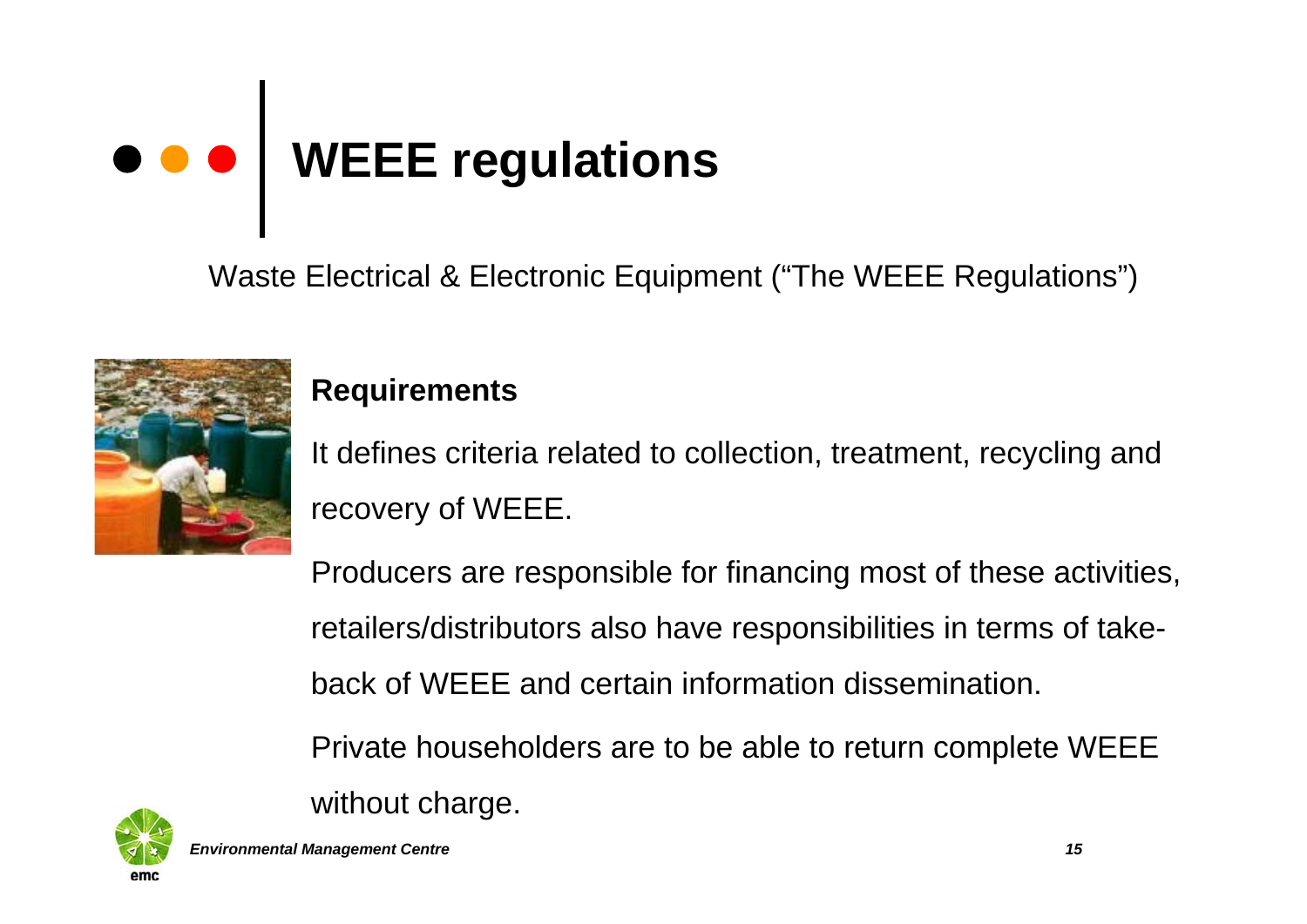#### **WEEE Regulations**  $\bullet\bullet\bullet$

### **The regulations have two categories Private households & Professional households**



Private households: These users should have possibility of returning WEEE free of charge and producers should finance the treatment, recovery and disposal of WEEE

Professional households: The necessary measures to comply with WEEE directives (cost of collection, treatment, reuse, recovery and environmentally sound disposal) is covered by agreements between the producer and the user of the respective equipment at the time of purchase.

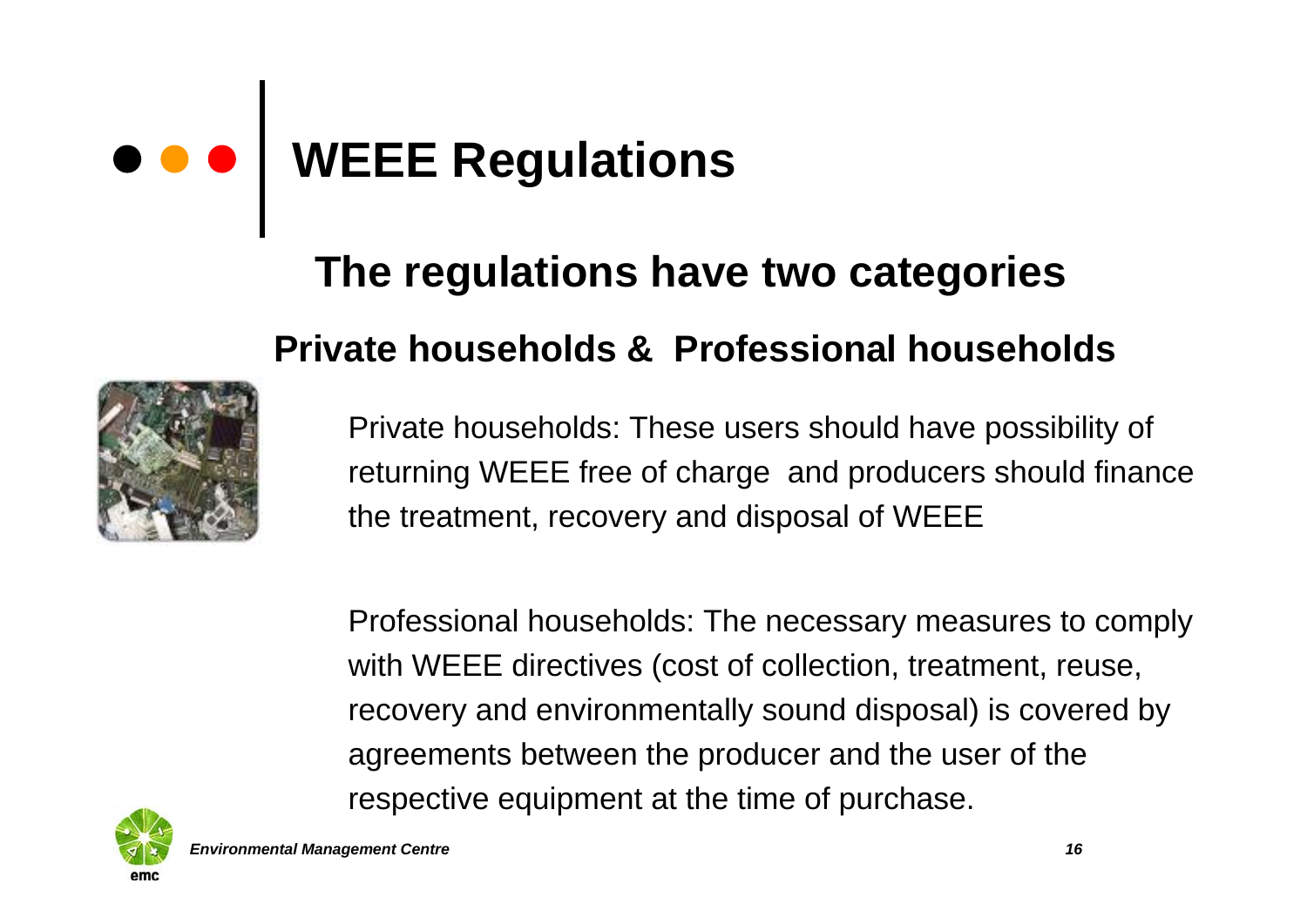## **WEEE & RoHS Regulations**

RoHS is very explicit about which substances should be restricted and the precise levels that may be tolerated.



WEEE directives set minimum levels for recycling that must be met but may be exceeded.

According to OECD, any appliance using electric power supply that has reached its end-of-life, would come under **WEEE** 

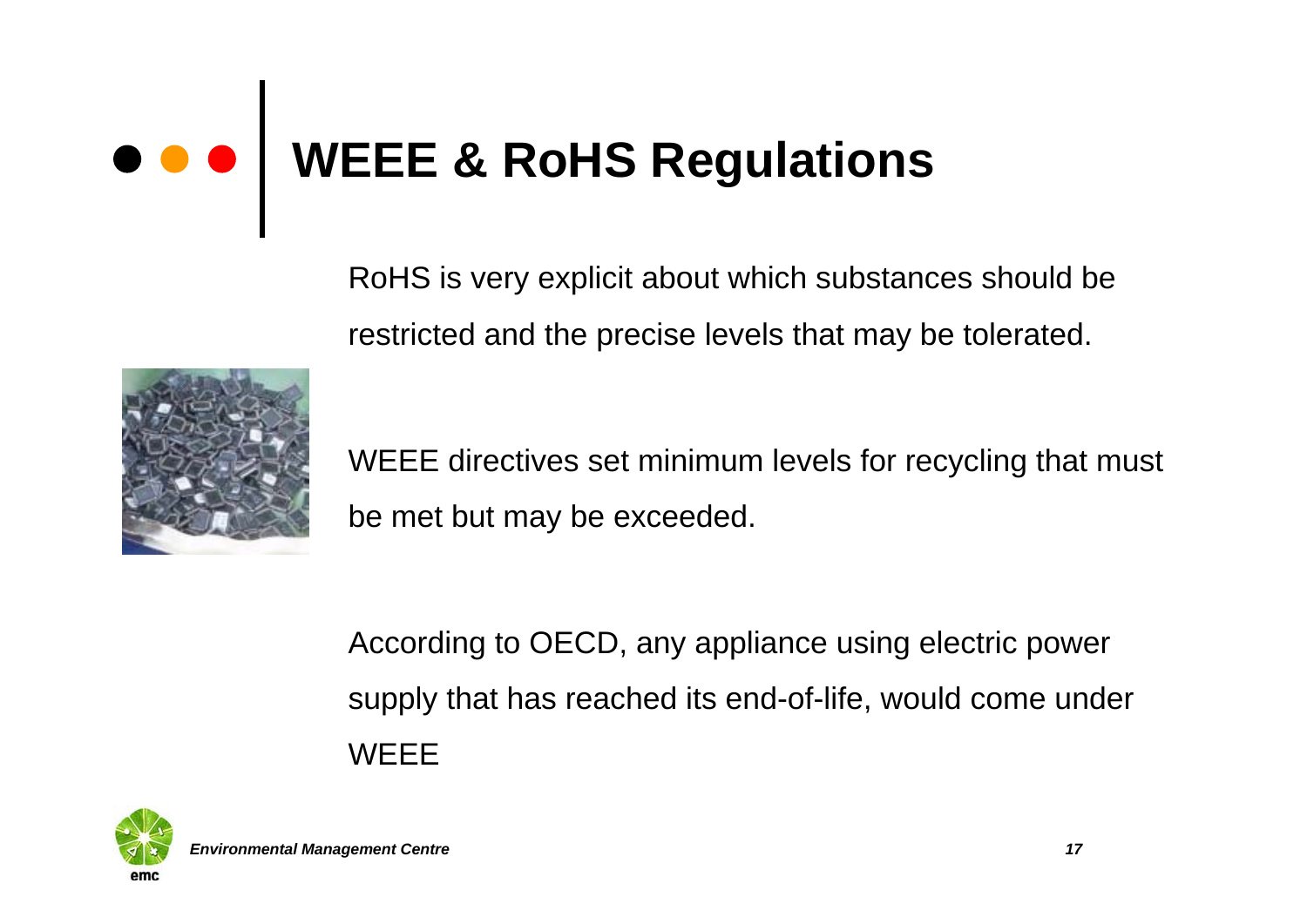# **RoHS Regulations**

#### **Technological Factor**



Compliance to RoHS requires reduction and/or substitution of hazardous substances. This requires a technological change and careful consideration on the product quality or

specifications.

Example : Lead free soldering

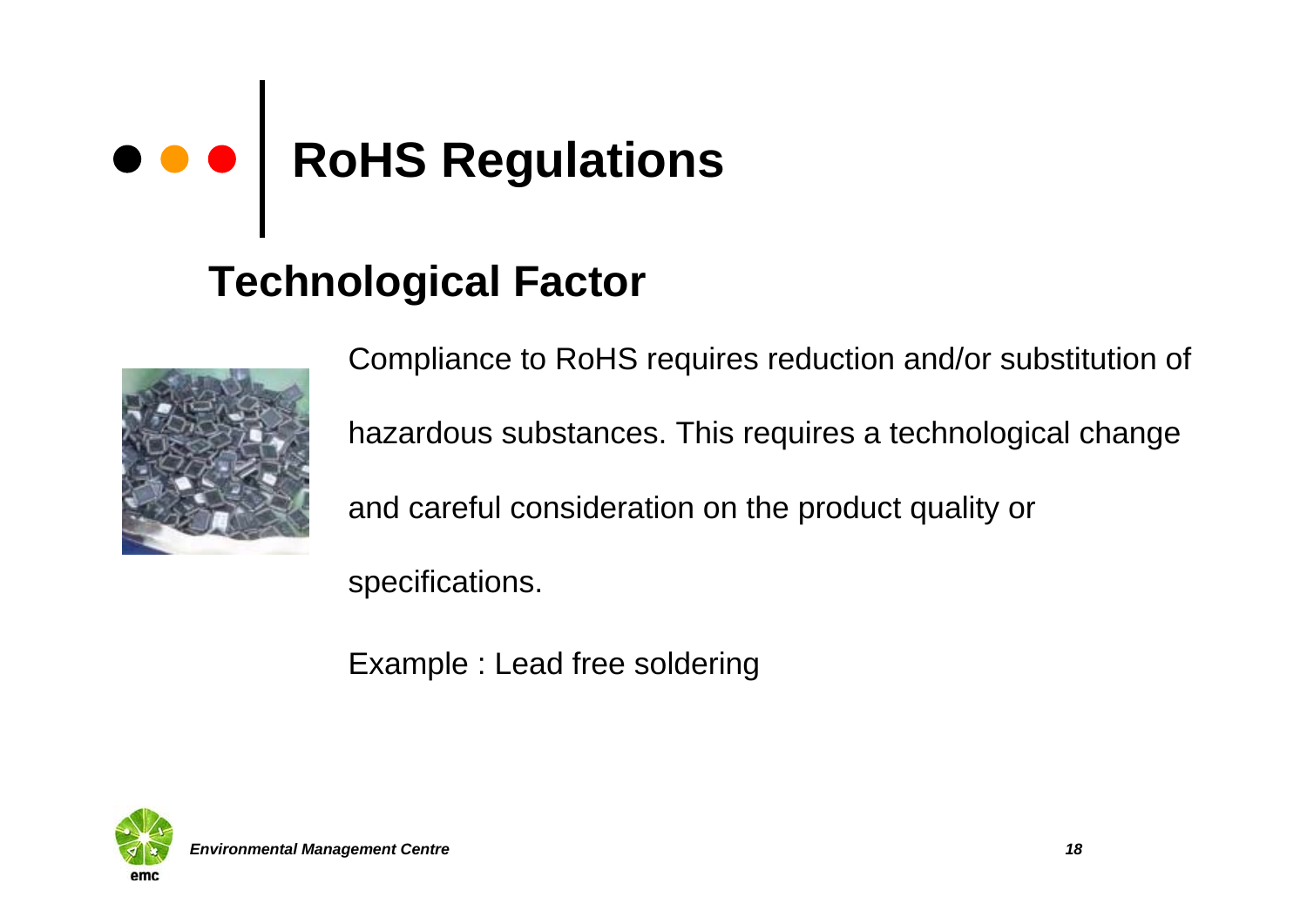### **RoHS – Technological factor**

#### **Example: Lead (Pb) free finishes and soldering\***



It will require the use of higher reflow temperatures to achieve reliable soldering joints.

The leading Pb-free solder used in board assembly processes has melting temperature of approx 34<sup>o</sup>C higher than traditional Pb-based solders.

Common components related to higher temperature include o Interfacial delamination

- o Popcorn-induced cracking
- **o** Warping



*Environmental Management Centre 19*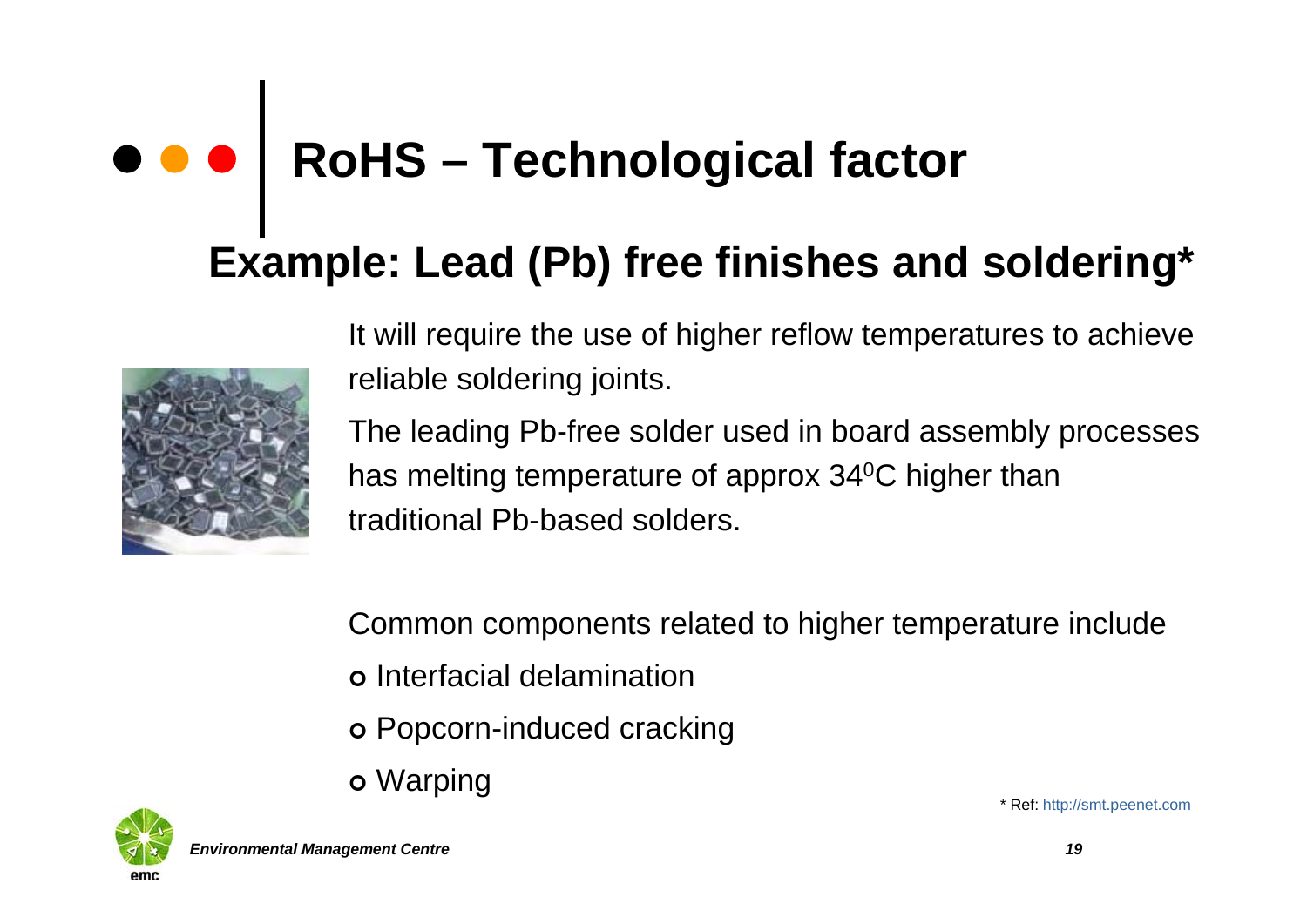## **RoHS – Technological factor**

Changes in mould compounds and other aspects of plastic packaging for integrated circuits with large die will often be needed.

Many passive devices, such as aluminium electrolytic capacitors, will require characterization and other changes to ensure their ability to withstand the higher soldering temperatures without yield, reliability, or parametric degradation

The effect of the higher reflow temperature on the reliability of the entire assembly will have to be assessed.

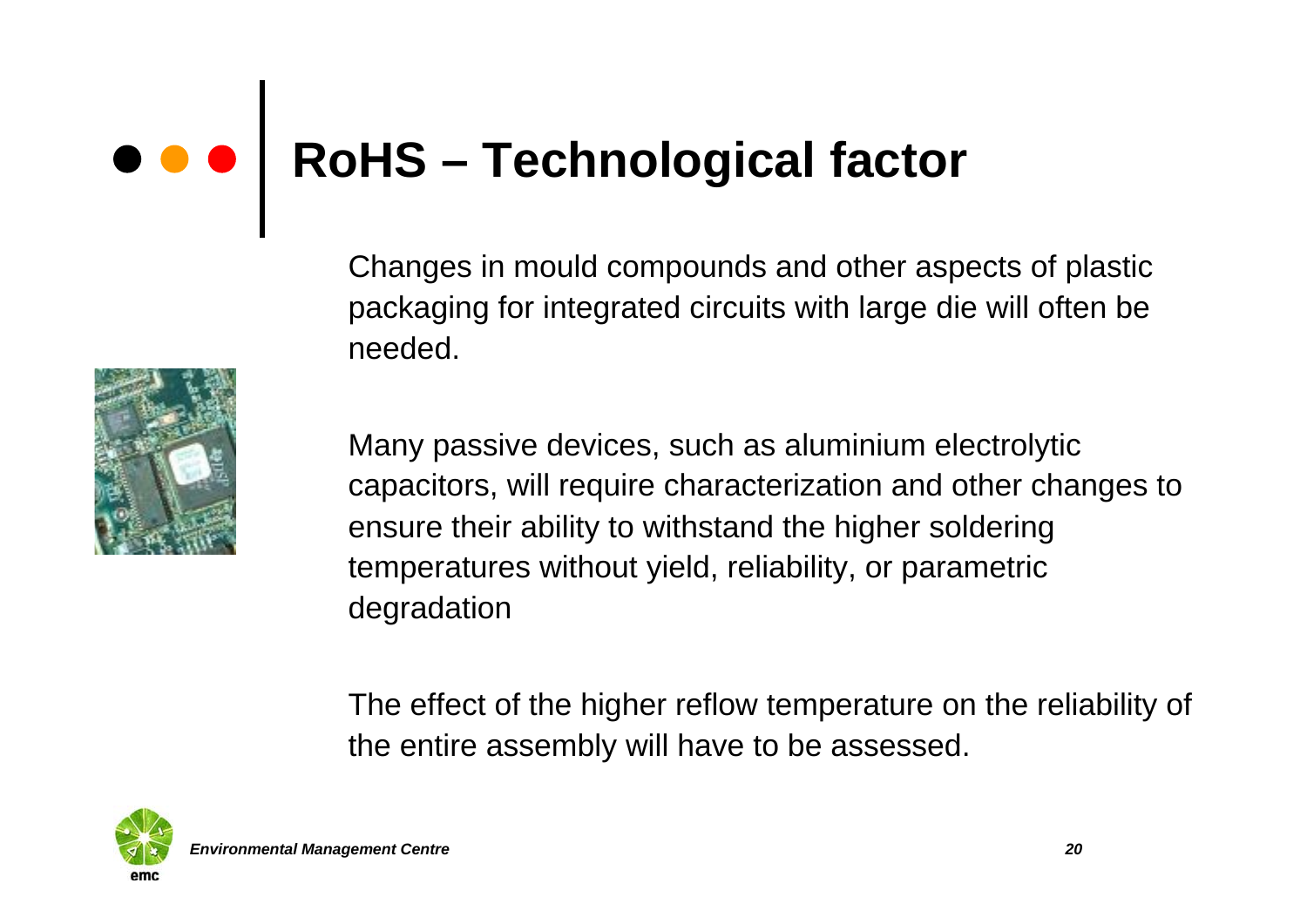### **WEEE Regulations**

#### **Product Design, Market and Consumer Factor**



The design of product must adhere to the WEEE directives (reuse, recycling, recovery)

Responsibility of producers:

Complying to labelling requirement,

information to end-users & treatment facilities,

providing infrastructure for collection,

submission of sales and recovery data and

financing of WEEE cost.

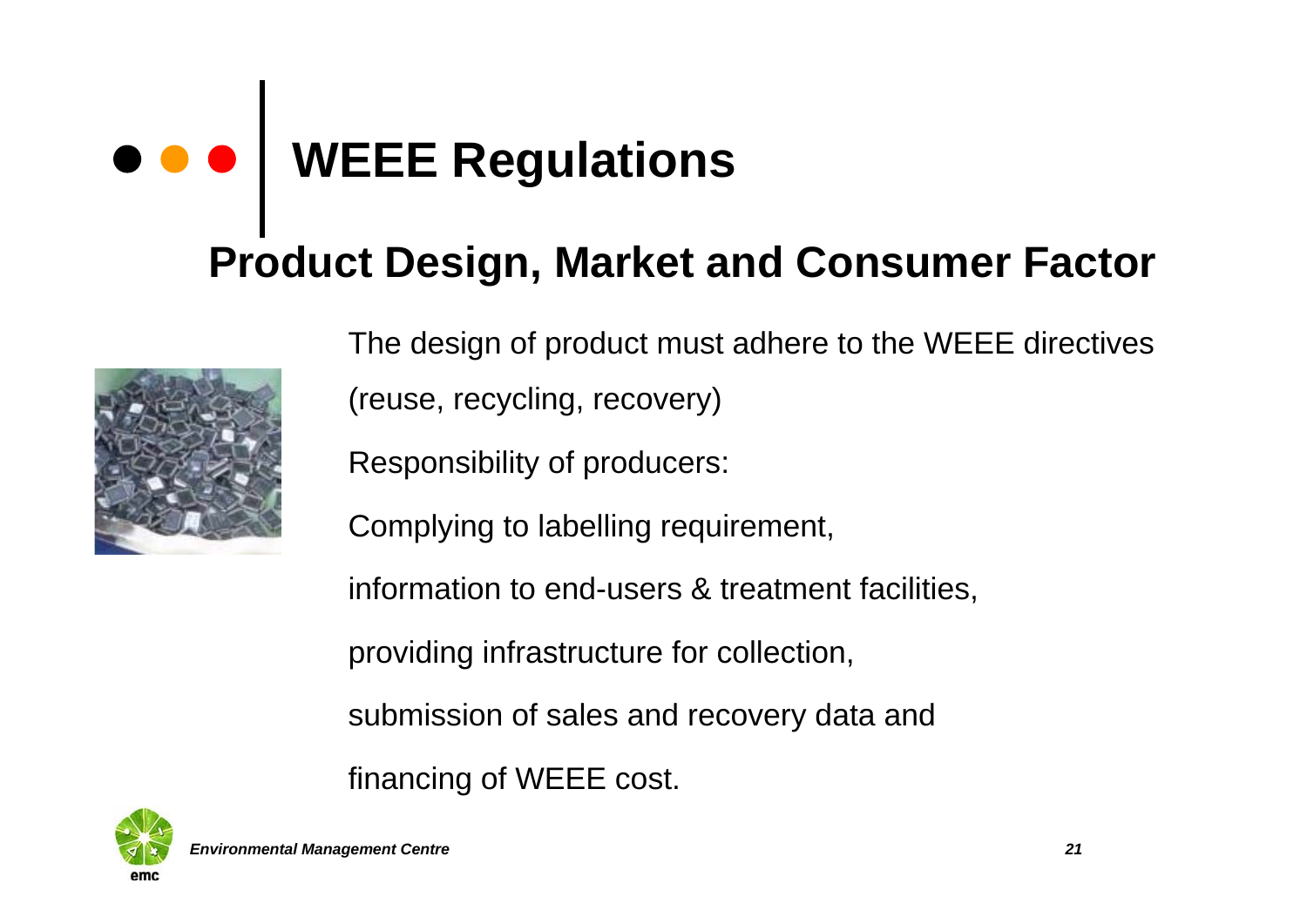### **WEEE Regulations**

#### **Legal action against industries**



*Boots Retail (Ireland)* has become the first company in Ireland and the EU to be prosecuted for offences under the WEEE Regulations.

The Court imposed a fine of  $\epsilon$ 1,200 on the company, while costs of €6,865 were awarded to the EPA.

The company admitted failing to keep a specified notice in their shops alerting customers to the fact that prices include a contribution to a producer recycling fund to ensure that old electrical and electronic equipment is collected and recycled in a responsible manner

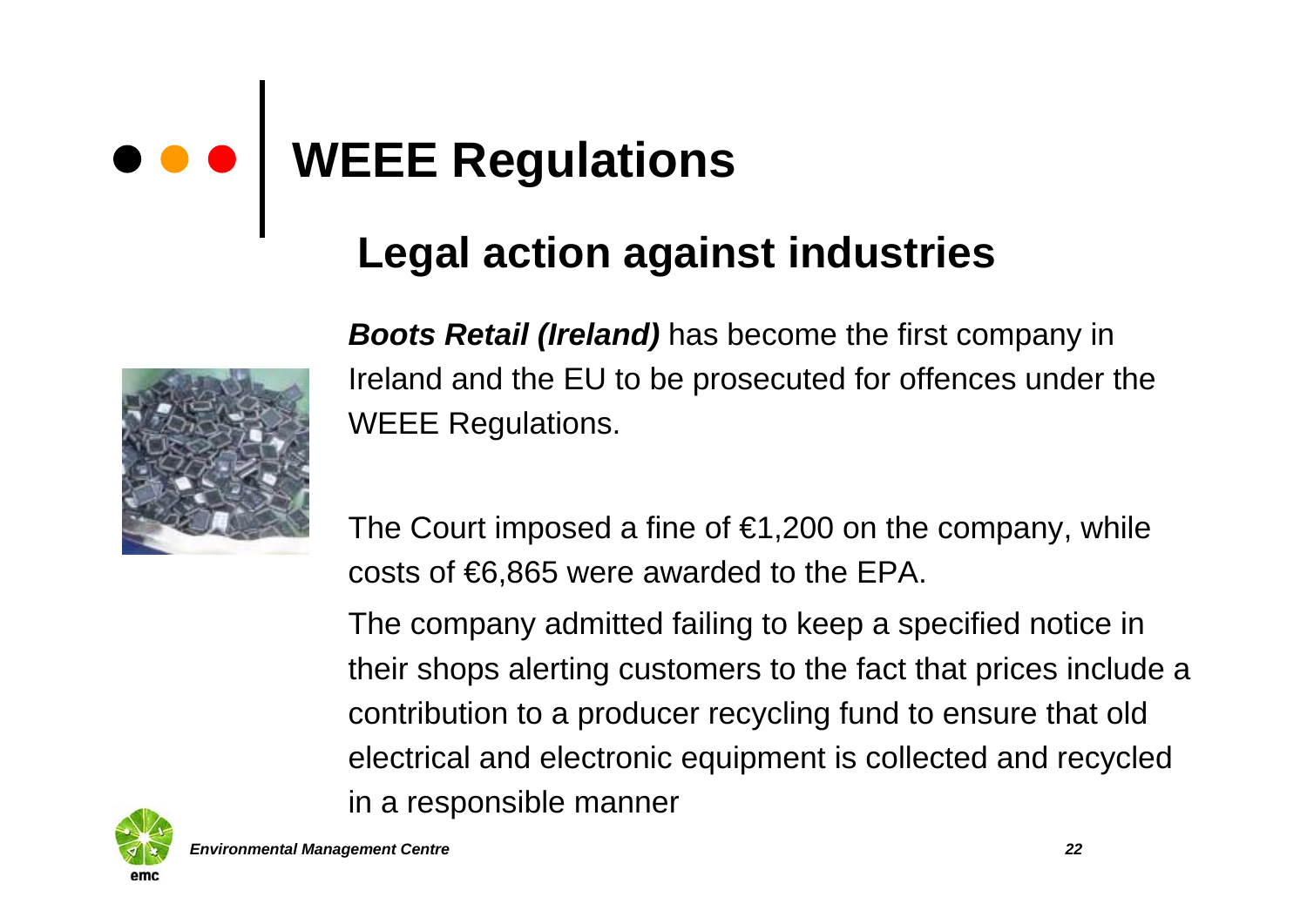#### $\bullet\bullet\bullet$ **Electronic Waste (e-waste)**



- E-waste regulations
- **o** What is E-waste

It comprises of electronic goods which are not fit for their original intended use.

These range from house hold appliances such as refrigerator, air conditioner, cellular phone, personal stereos and consumer electronics to computer.

The classification of e-waste as hazardous or nonhazardous depends upon the extent of presence of hazardous constituents in it.

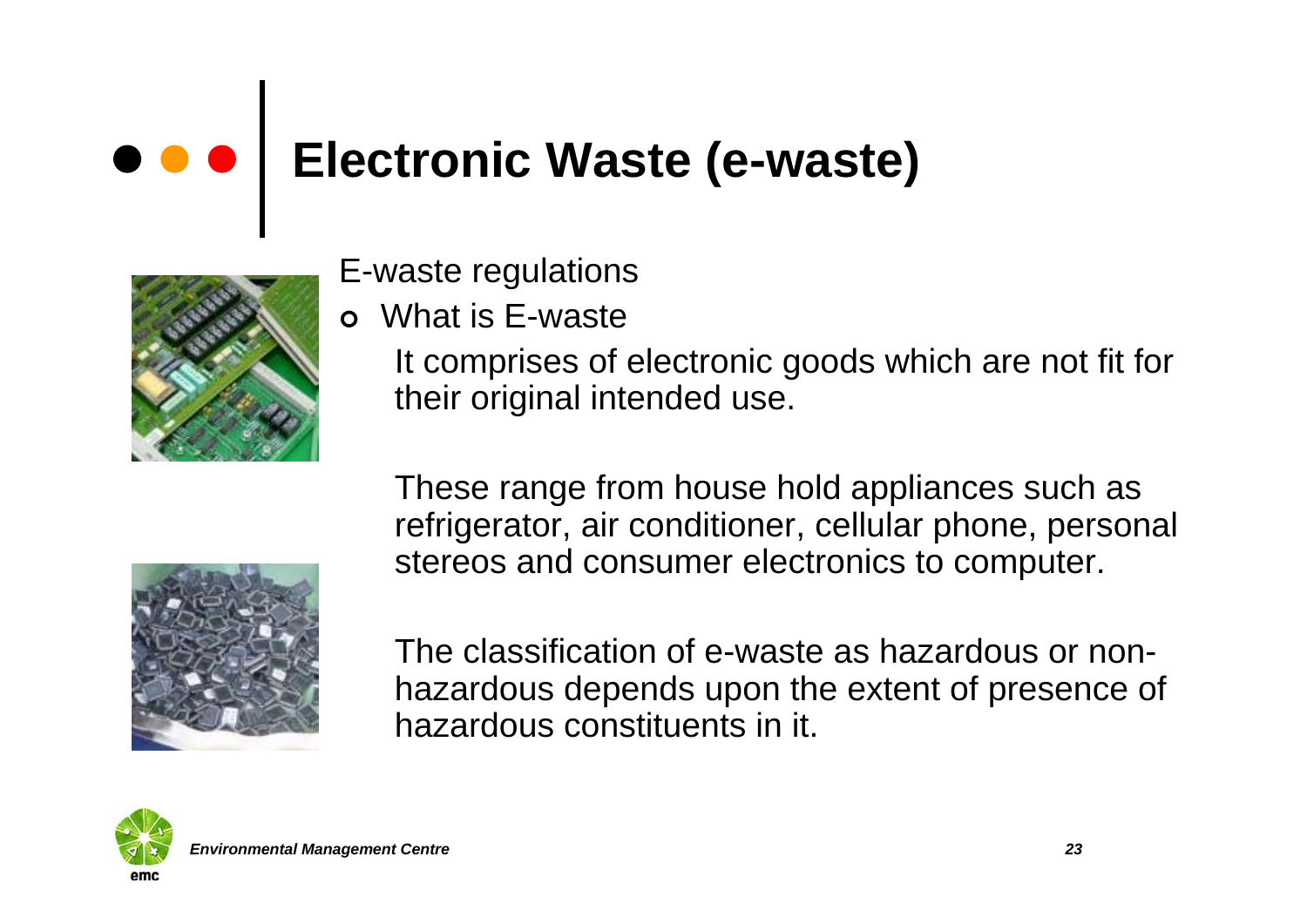# **Electronic Waste (e-waste)**

#### **Policy and Institution factors**



o Public perception to e-waste is often restricted to a narrower sense, comprising mainly of end-of-life information on telecommunication equipment and consumer electronics.

o Technically E-waste is only subset of WEEE

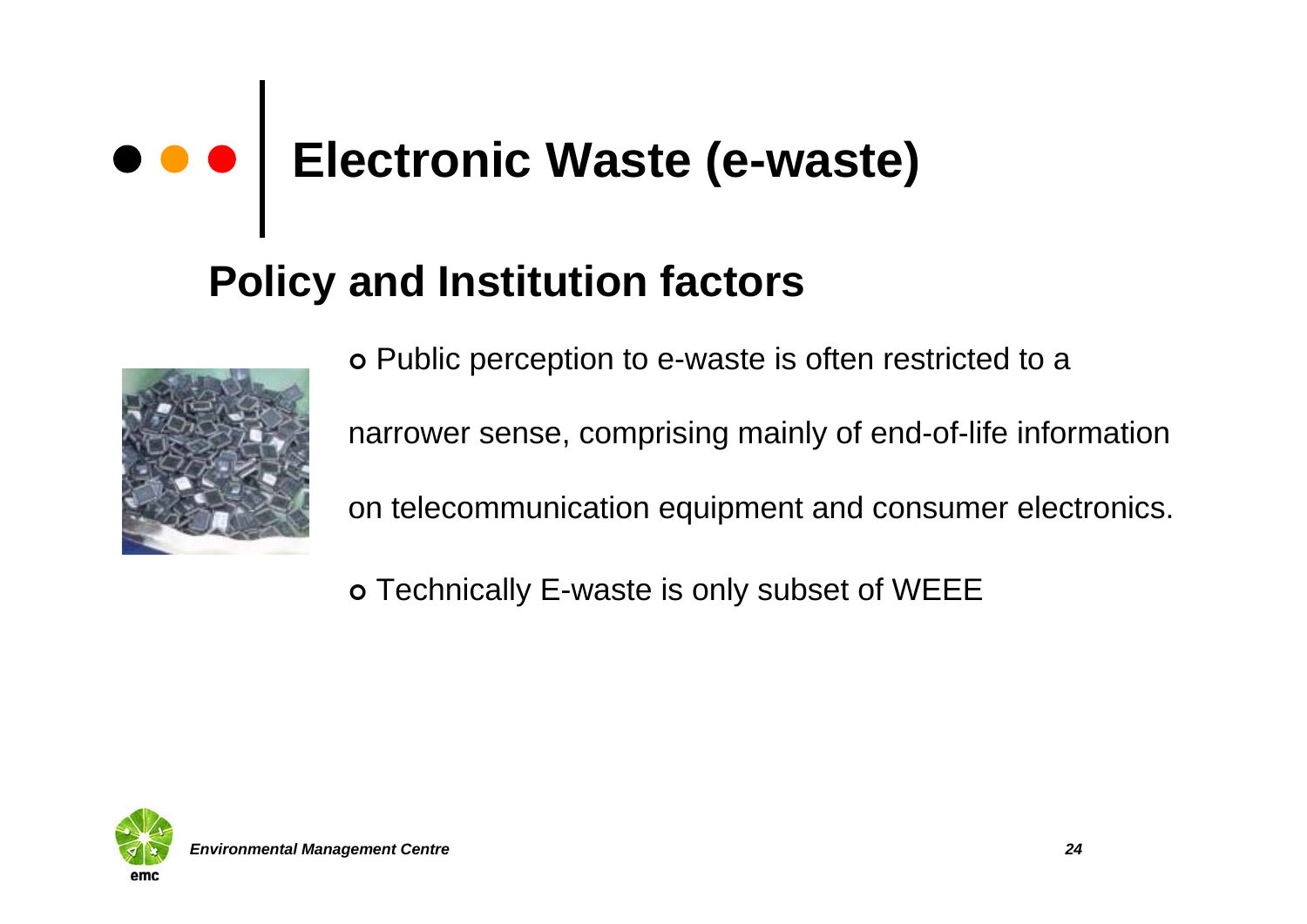# **WEEE categories**

**o** Large household appliances



- o Small household appliances
- o IT and telecommunications equipment
- o Consumer equipment

**o** Lighting equipment

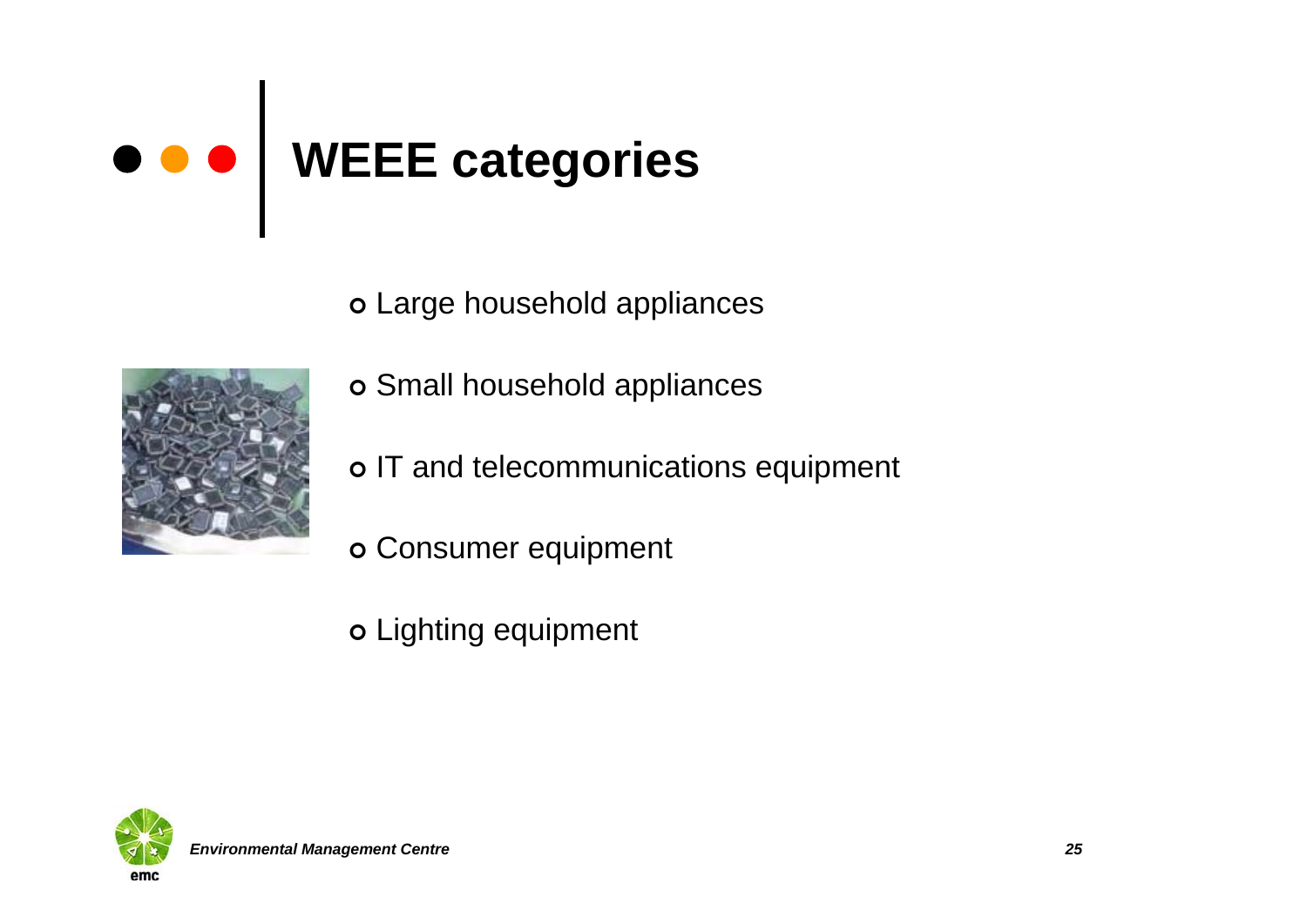# **WEEE categories**

| Electrical and electronic tools (with the exception of large-



scale stationary industrial tools)

- **o** Toys, leisure and sports equipment
- | Medical devices (with the exception of all implanted and infected products)
- o Monitoring and control instruments
- **o** Automatic dispensers

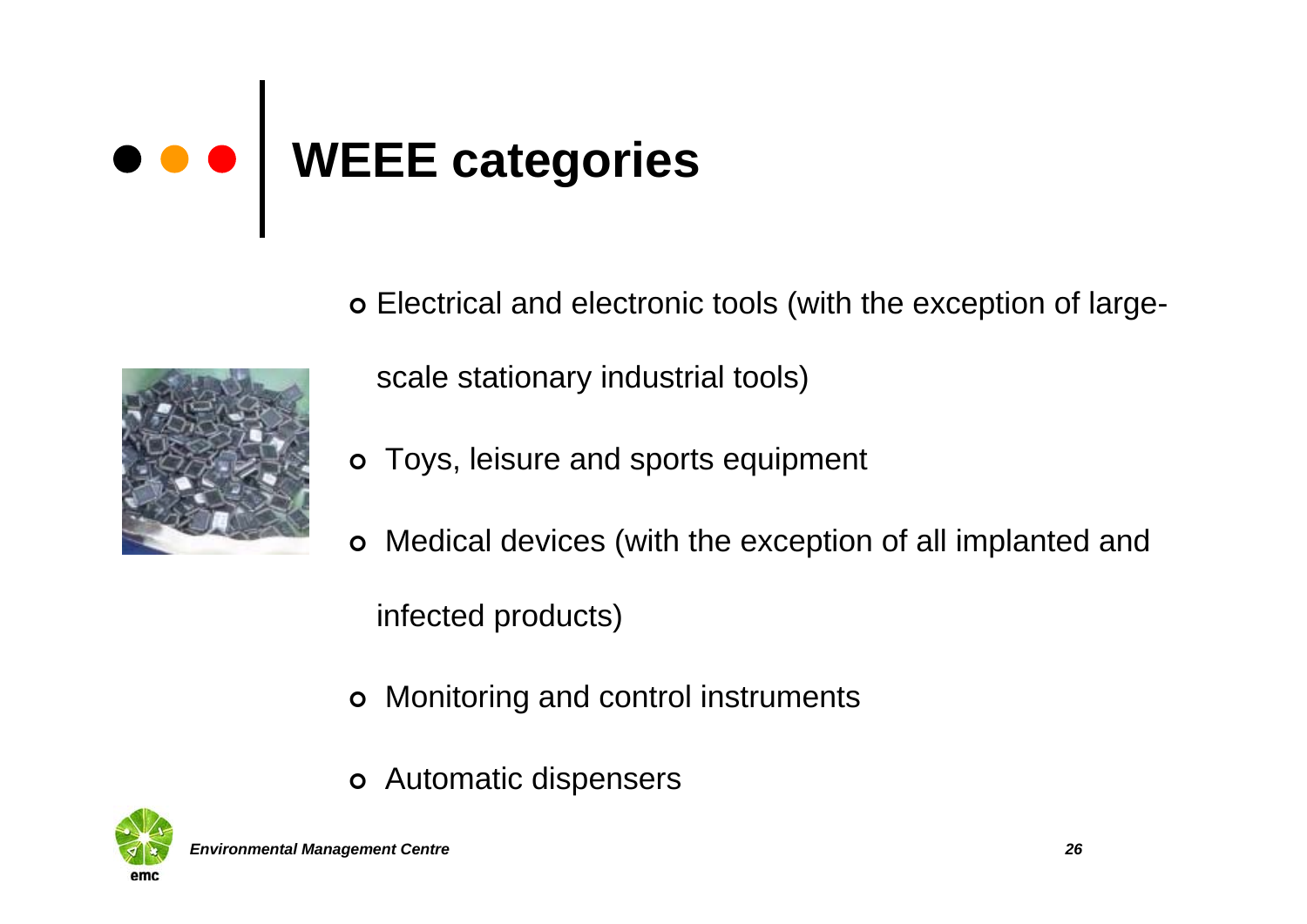### **e-waste: Developments in India**



- o The first comprehensive study to estimate the annual [generation of e-waste in India and answer the question](http://images.google.co.in/imgres?imgurl=http://www.redeemplc.com/images/pageimages/csr_waste.jpg&imgrefurl=http://www.redeemplc.com/csr/wastehierarchy.asp&h=290&w=202&sz=17&tbnid=oY80kCNsKnifCM:&tbnh=110&tbnw=76&hl=en&start=17&prev=/images%3Fq%3Delectronic%2Bwaste%26svnum%3D10%26hl%3Den%26lr%3D)s above is being undertaken up by the **National WEEE Taskforce.**
- o Preliminary estimates suggest that total WEEE generation in India is approx. **1,46,000 Tonnes/year**
- | Almost 59% of PC's sold in India are products from secondary market and are re-assembled on old components. The remaining market share is covered by multinational manufacturers (20%) and Indian brands (20%) (*Source: Annual Report, MAIT)*

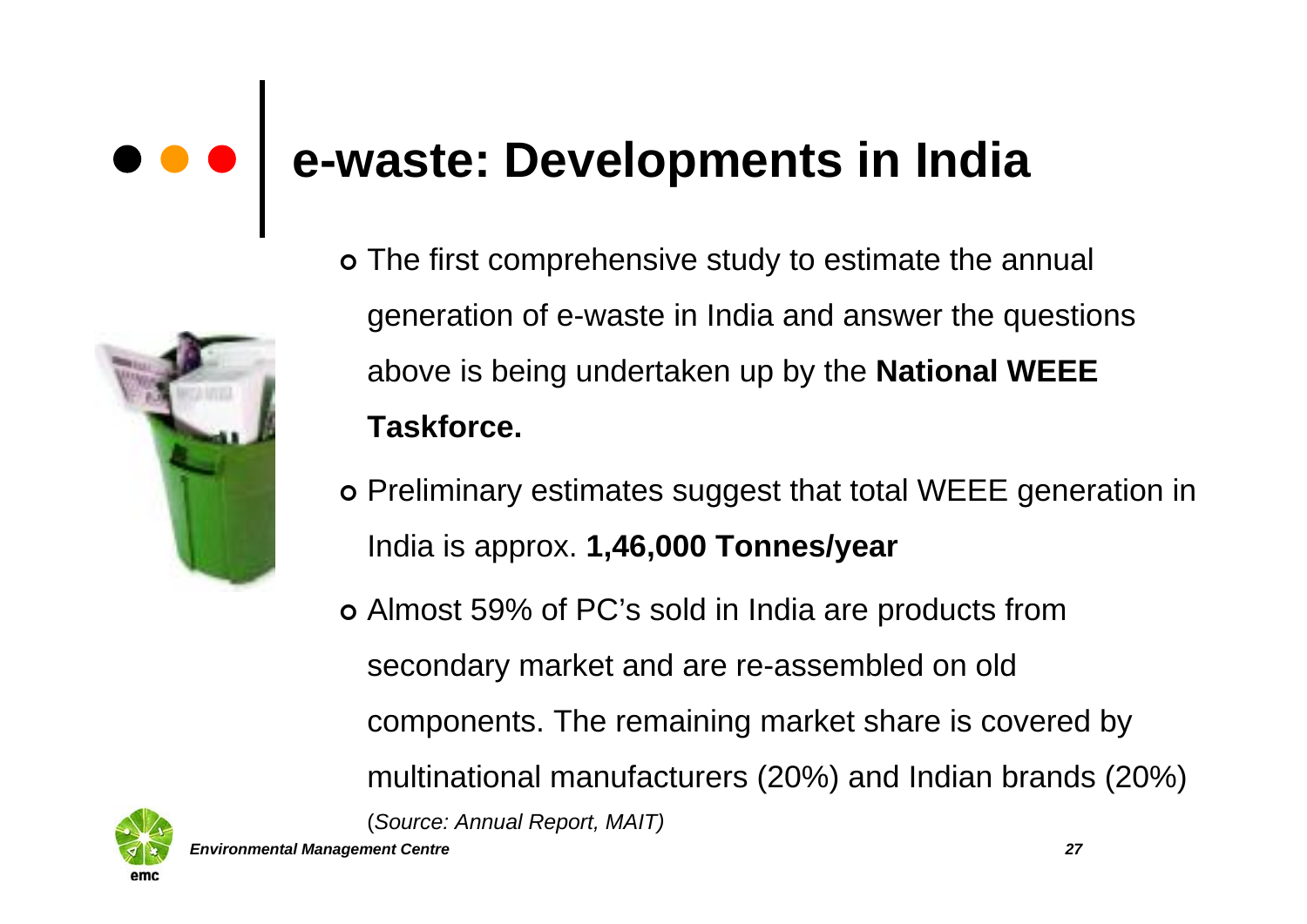### **e-waste: Developments in India**



#### **National WEEE Taskforce set up in July 2004**

- | Mandate: To identify, plan and implement all issues related to E-waste in India.
- o Thrust areas of National task force
	- Policy and Legislation
	- $\bullet$ Baseline study
	- Restructuring & Recycling
	- **Extended Producer Responsibility (EPR)**
	- **•Awareness building**

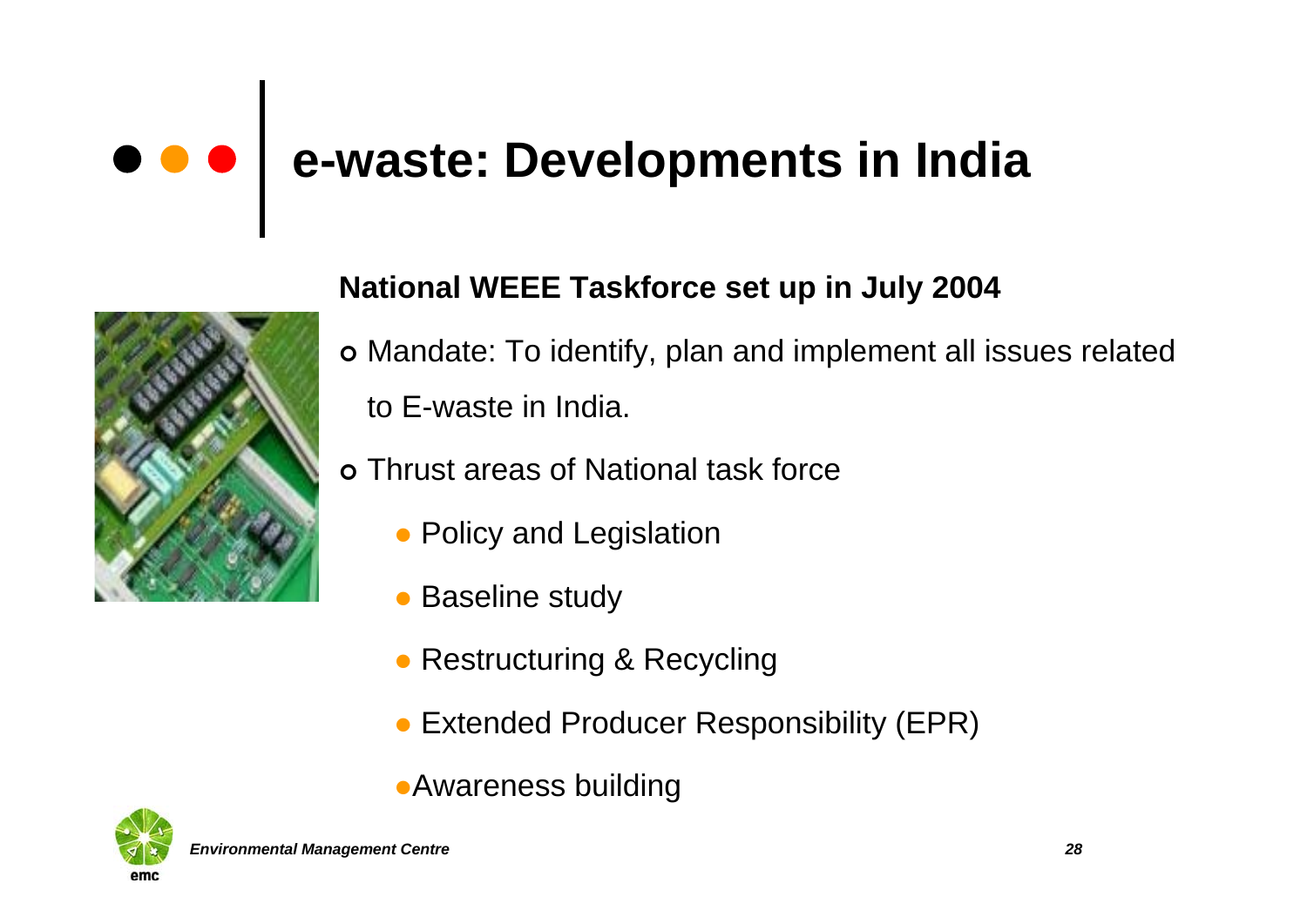### **e-waste: Developments in India**

o [Three categories of WEEE account for almost 90% of t](http://images.google.co.in/imgres?imgurl=http://wrrc.p2pays.org/images/electronics.jpg&imgrefurl=http://wrrc.p2pays.org/industry/electronics.htm&h=240&w=360&sz=33&tbnid=kM8qhX3AlidSrM:&tbnh=78&tbnw=117&hl=en&start=4&prev=/images%3Fq%3Delectronics%26svnum%3D10%26hl%3Den%26lr%3D)he generation



- $\bullet$ Large Household appliances : 42.1%
- $\bullet$  Information and Communications Technology equipment : 33.9%
- $\bullet$ Consumer Electronics : 13.7%

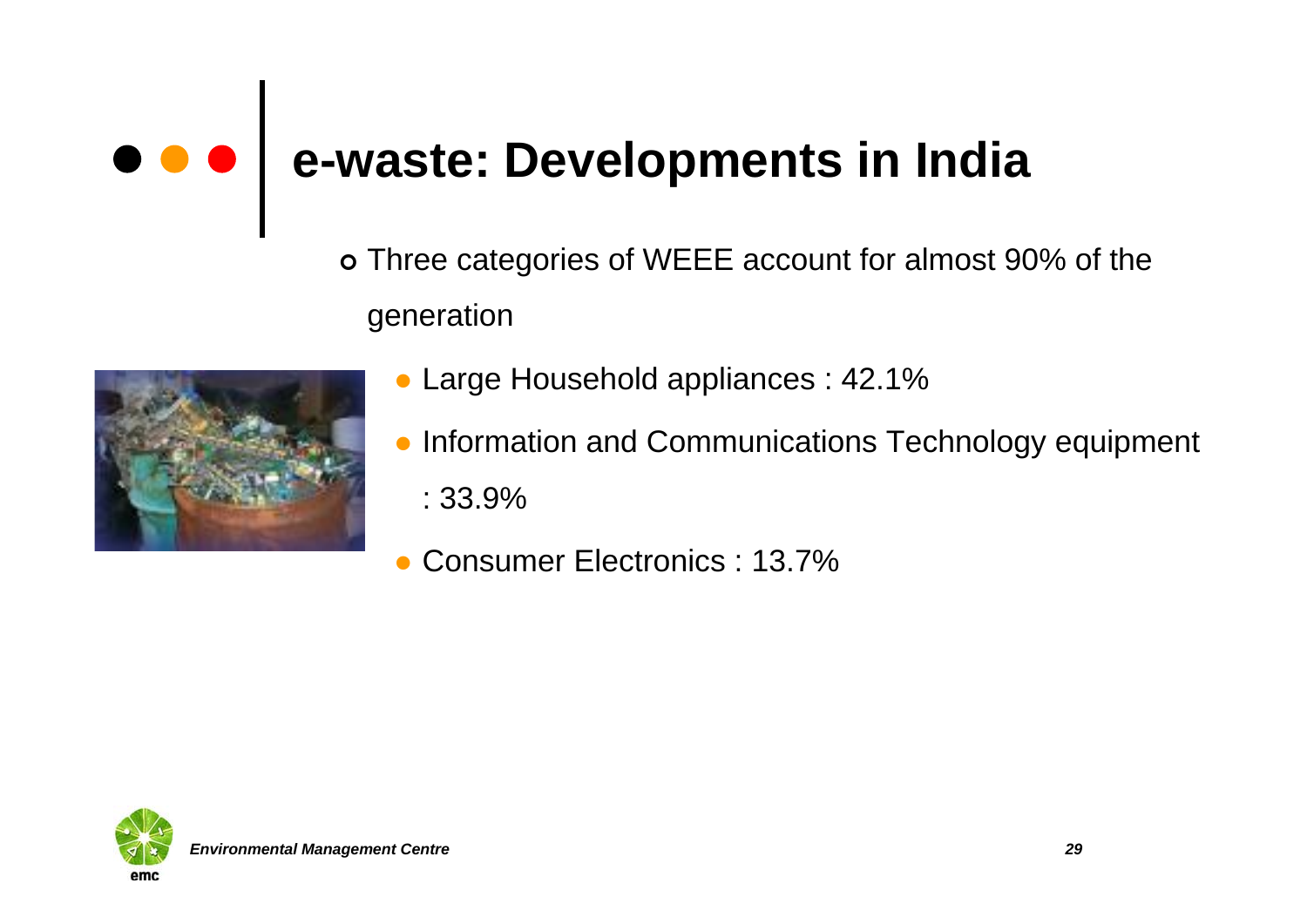#### $\bullet\bullet\bullet$ **e-waste: Developments in India**



The top states in order of highest contribution to WEEE include

- Maharashtra
- Andhra Pradesh
- Tamil Nadu
- Uttar Pradesh
- West Bengal
- Delhi
- **Karnataka**
- **Gujarat**
- Madhya Pradesh
- **•** Punjab



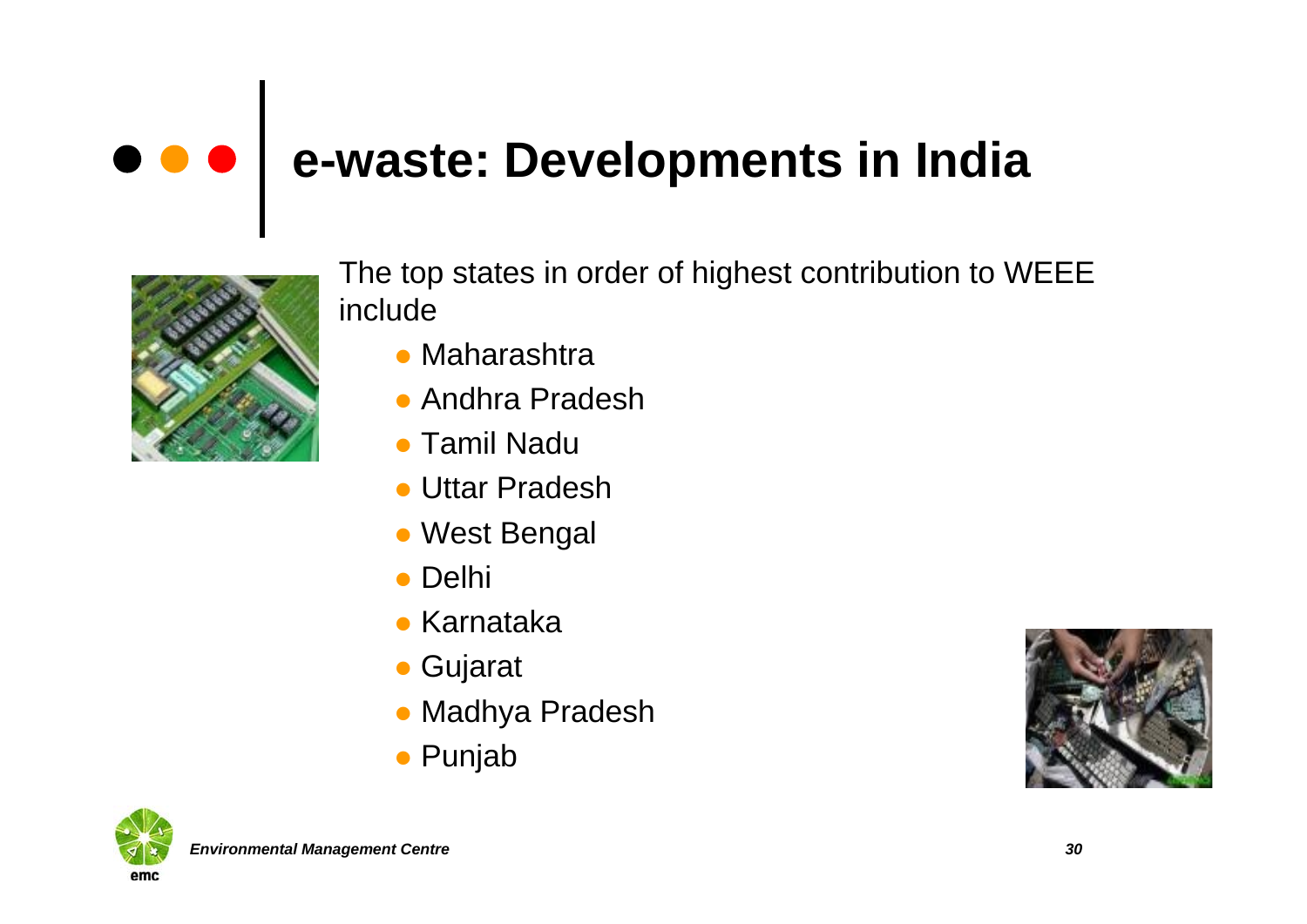#### $\bullet\bullet\bullet$ **e-waste: Developments in India**



The city wise ranking of largest WEEE generators is

- Mumbai
- Delhi
- Bangalore
- **Chennai**
- Kolkata
- **Ahmedabad**
- Hyderabad
- Pune
- Surat
- Nagpur



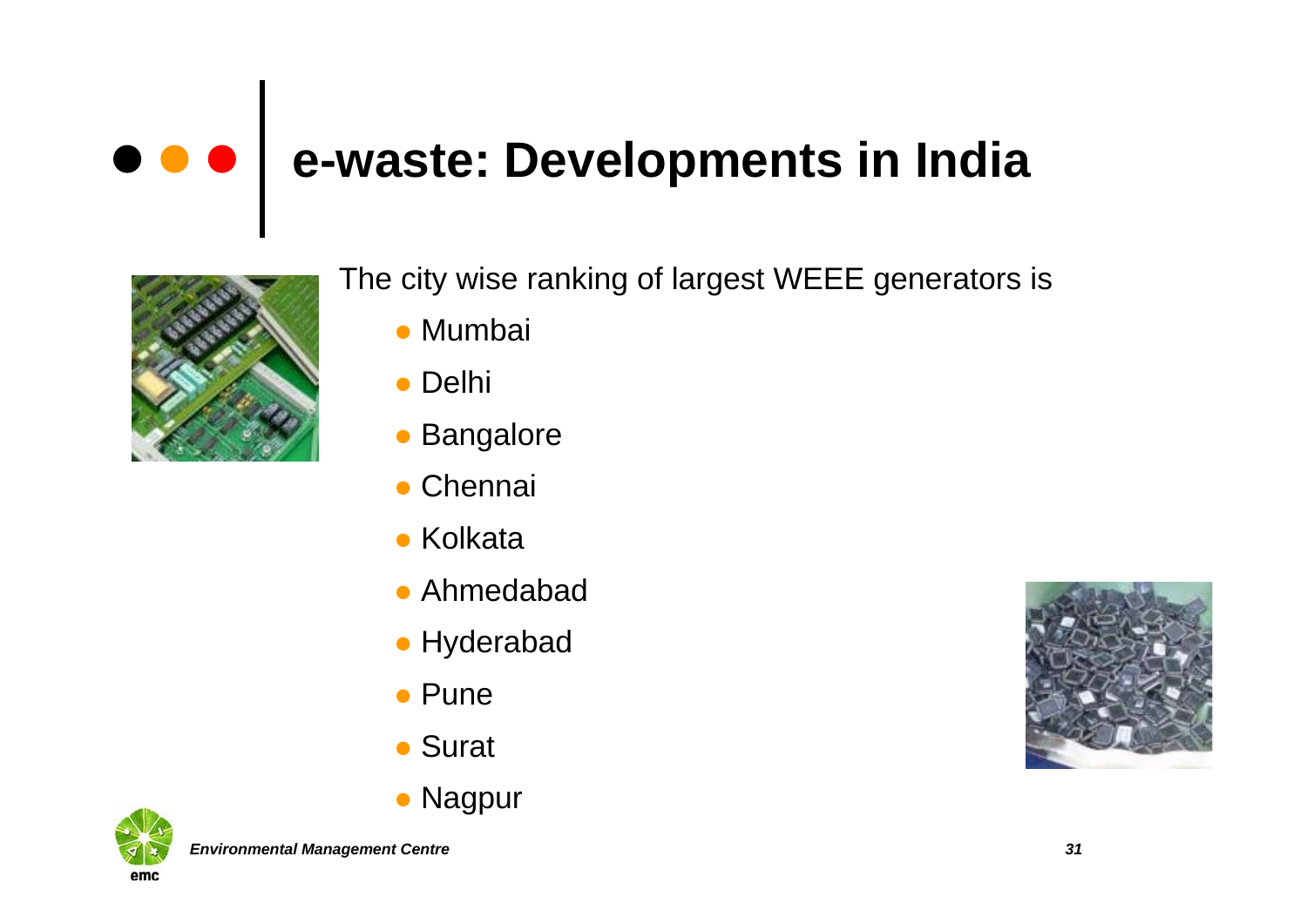

- | Electrical and electronic equipment are made up of a multitude of components
- | Some contain toxic substances which can have an adverse impact on human health and the environment, if not handled properly
- o [These hazards arise due to the improper recycling and](http://images.google.co.in/imgres?imgurl=http://www.healthandsafetyreport.com/Images/all-hazard.jpg&imgrefurl=http://www.eskimo.com/~recall/bleed/0817.htm&h=361&w=252&sz=10&tbnid=lQ1rJkZutMAPhM:&tbnh=117&tbnw=81&hl=en&start=5&prev=/images%3Fq%3Dhazard%26svnum%3D10%26hl%3Den%26lr%3D)
	- disposal processes used

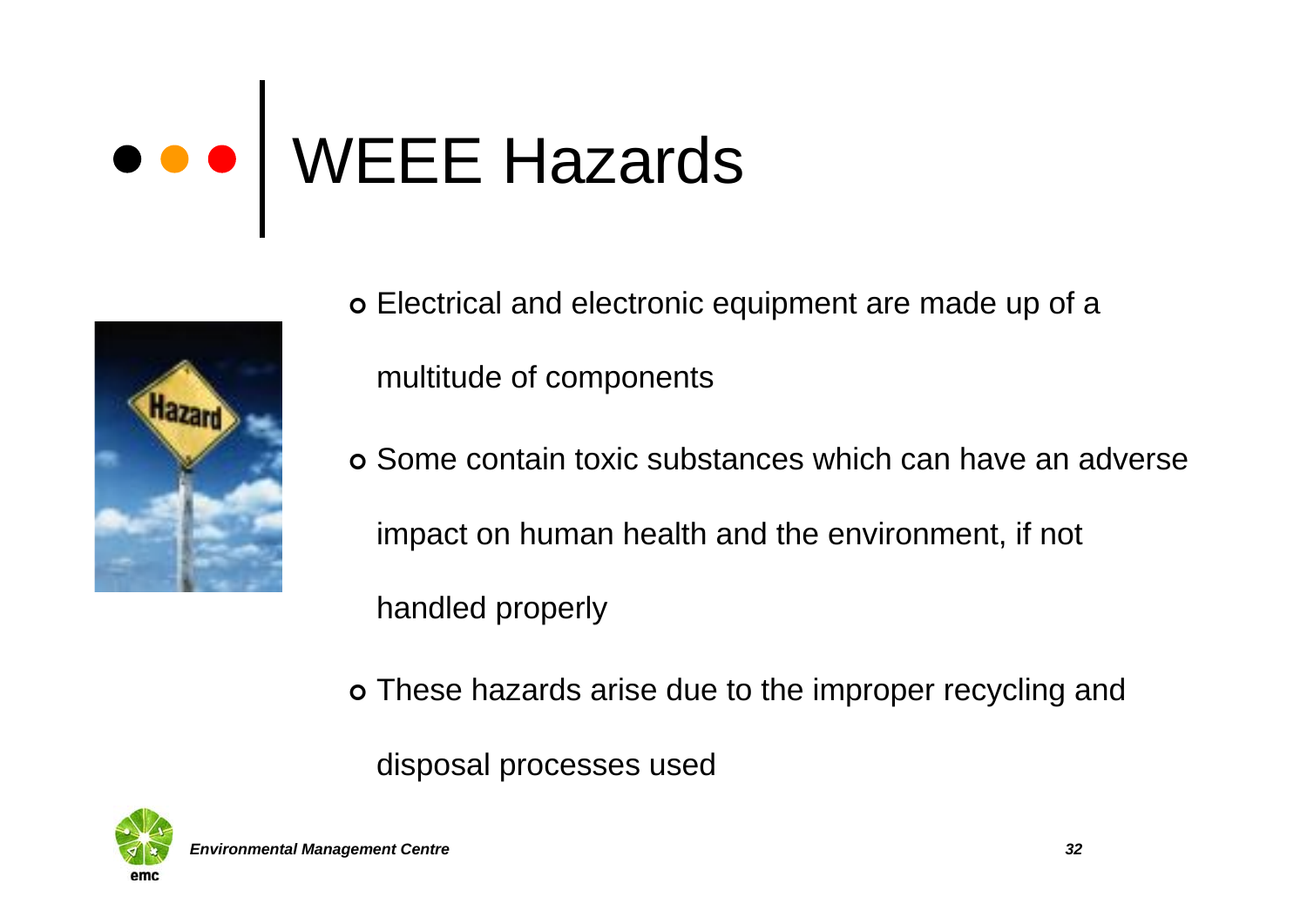### **Cathode Ray Tubes (CRT's)**



o Have high content of carcinogens such as lead, barium, phosphorus and other heavy metals.

o [Breaking, recycling or disposing CRTs in an uncont](http://images.google.co.in/imgres?imgurl=http://images.encarta.msn.com/xrefmedia/sharemed/targets/images/pho/t025/T025177A.jpg&imgrefurl=http://encarta.msn.com/media_461518401_761559903_-1_1/Trinitron_Cathode_Ray_Tube.html&h=340&w=491&sz=14&tbnid=QbevmBKXMTvOgM:&tbnh=87&tbnw=127&hl=en&start=2&prev=/images%3Fq%3Dcathode%2Bray%2Btubes%26svnum%3D10%26hl%3Den%26lr%3D)rolled

environment without the necessary safety precautions

can result in harmful side effects for the workers and can

also release toxins into the soil, air and groundwater

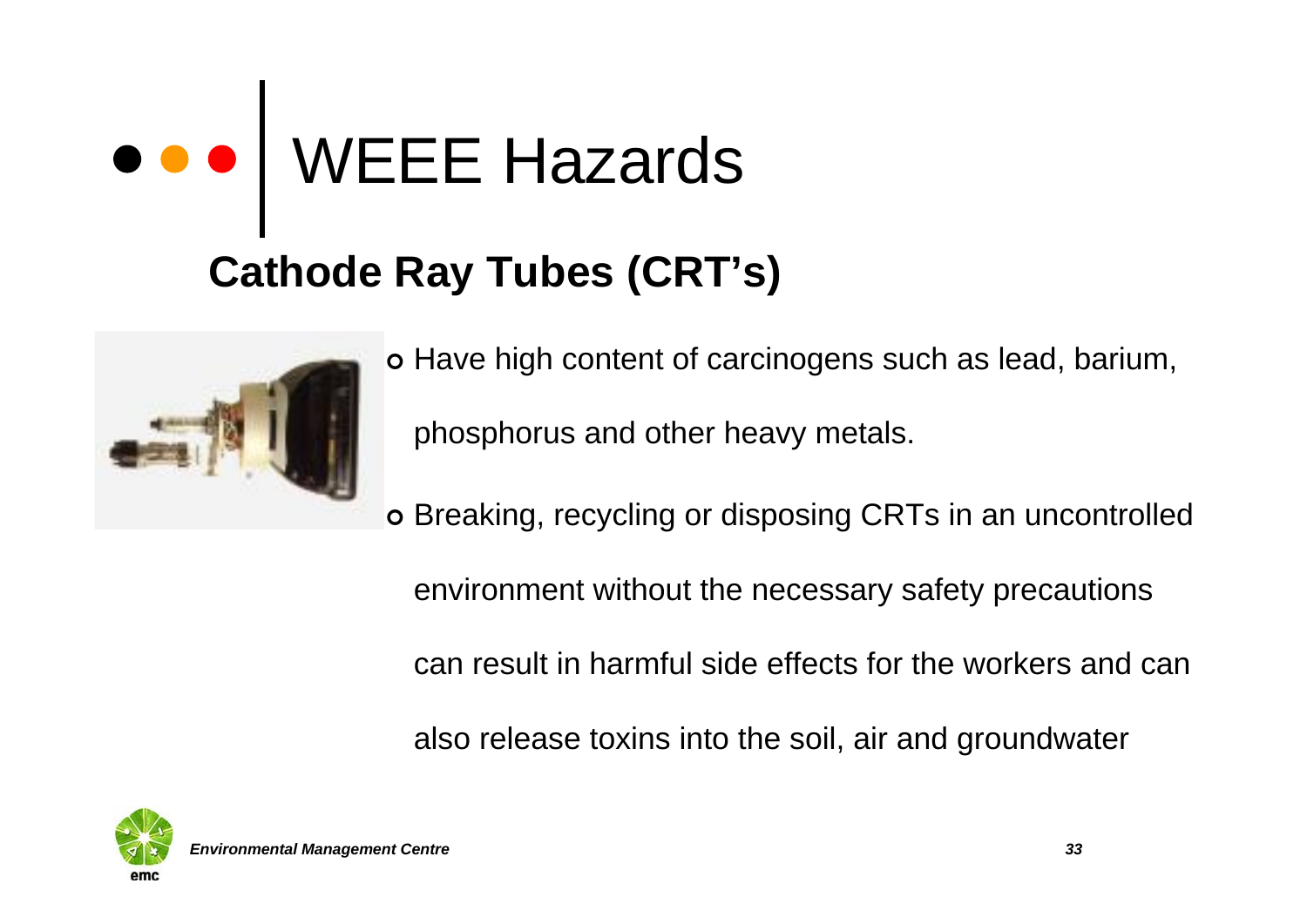#### **[Hazardous compounds in PCB's and cables](http://images.google.co.in/imgres?imgurl=http://www.katli.com/PS%2520Audio%2520Extreme%2520Spkr%2520cables%25202.jpg&imgrefurl=http://www.katli.com/cables.htm&h=279&w=324&sz=16&tbnid=_W5CALbwMFY6yM:&tbnh=98&tbnw=114&hl=en&start=18&prev=/images%3Fq%3Dcables%26svnum%3D10%26hl%3Den%26lr%3D)**



| Halogenated chlorides and bromides are used as flameretardants in plastics, which form persistent dioxins and furans on combustion at low temperatures (600-800°C)

| Copper in printed circuit boards and cables acts as catalyst

for dioxin formation when flame-retardants are incinerated

o PVC sheathing of wires is highly corrosive when burnt and

also induces the formation of dioxins

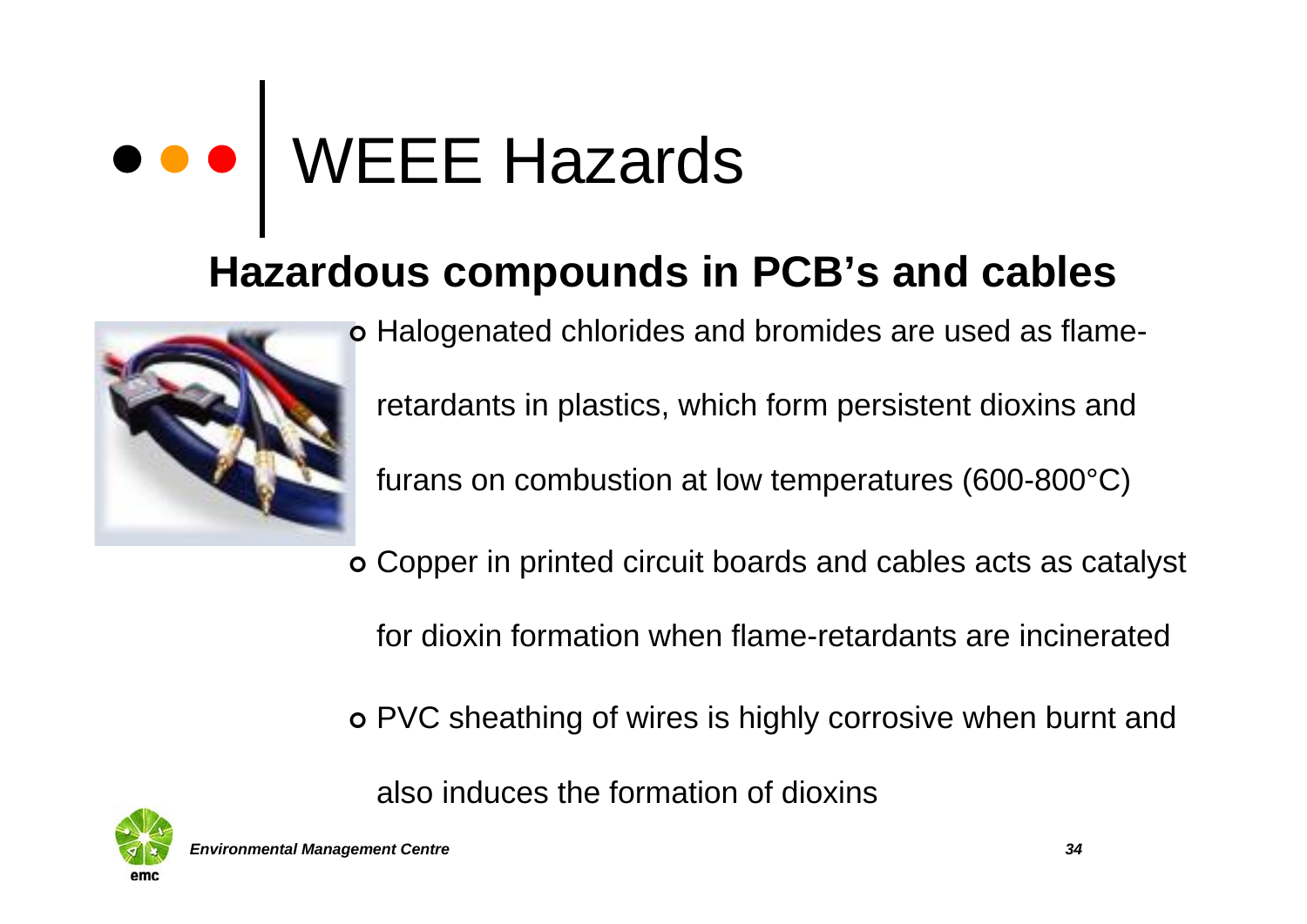#### **Hazardous compounds in PCB's and cables**



o A study on burning printed wiring boards in India showed alarming concentrations of dioxins in the surroundings of [open burning places reaching 30 times the Swiss guid](http://images.google.co.in/imgres?imgurl=http://www.brockton-electronics.com/images/broc_pic_hand-of-cables.jpg&imgrefurl=http://www.brockton-electronics.com/corporate-profile.htm&h=220&w=200&sz=11&tbnid=QvYDyoypjVJDxM:&tbnh=102&tbnw=92&hl=en&start=16&prev=/images%3Fq%3Dcables%26svnum%3D10%26hl%3Den%26lr%3D)ance level.

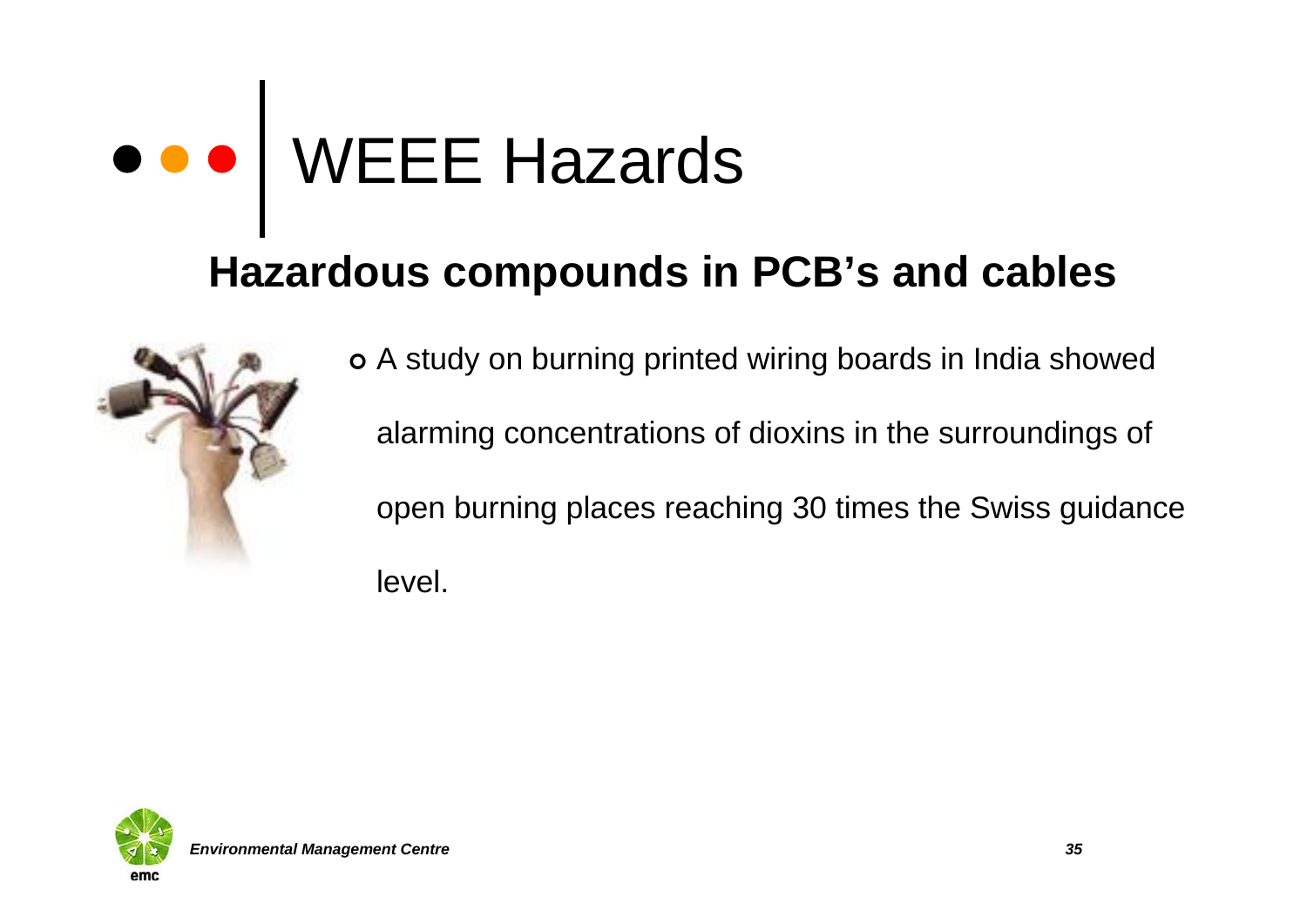



#### **Land filling**

- o E-waste land filling is prone to hazard due to leachate which often contains heavy water
- | [Old uncontrolled dumps pose a much greater danger o](http://images.google.co.in/imgres?imgurl=http://www.co.eureka.nv.us/photo/landfill.jpg&imgrefurl=http://www.co.eureka.nv.us/county/photo.htm&h=400&w=600&sz=43&tbnid=Ej8qO-_jspZmcM:&tbnh=88&tbnw=133&hl=en&start=5&prev=/images%3Fq%3Dland%2Bfill%26svnum%3D10%26hl%3Den%26lr%3D)f releasing hazardous emissions such as
	- $\bullet$ **Mercury** leaching from circuit breakers
	- $\bullet$  **Cadmium** leaching from brominated flame retarded plastics
	- Lead leaching from cone glasses of cathode ray tubes of TV's and monitors
- o Landfills are also prone to uncontrolled fires resulting into release of toxic fumes

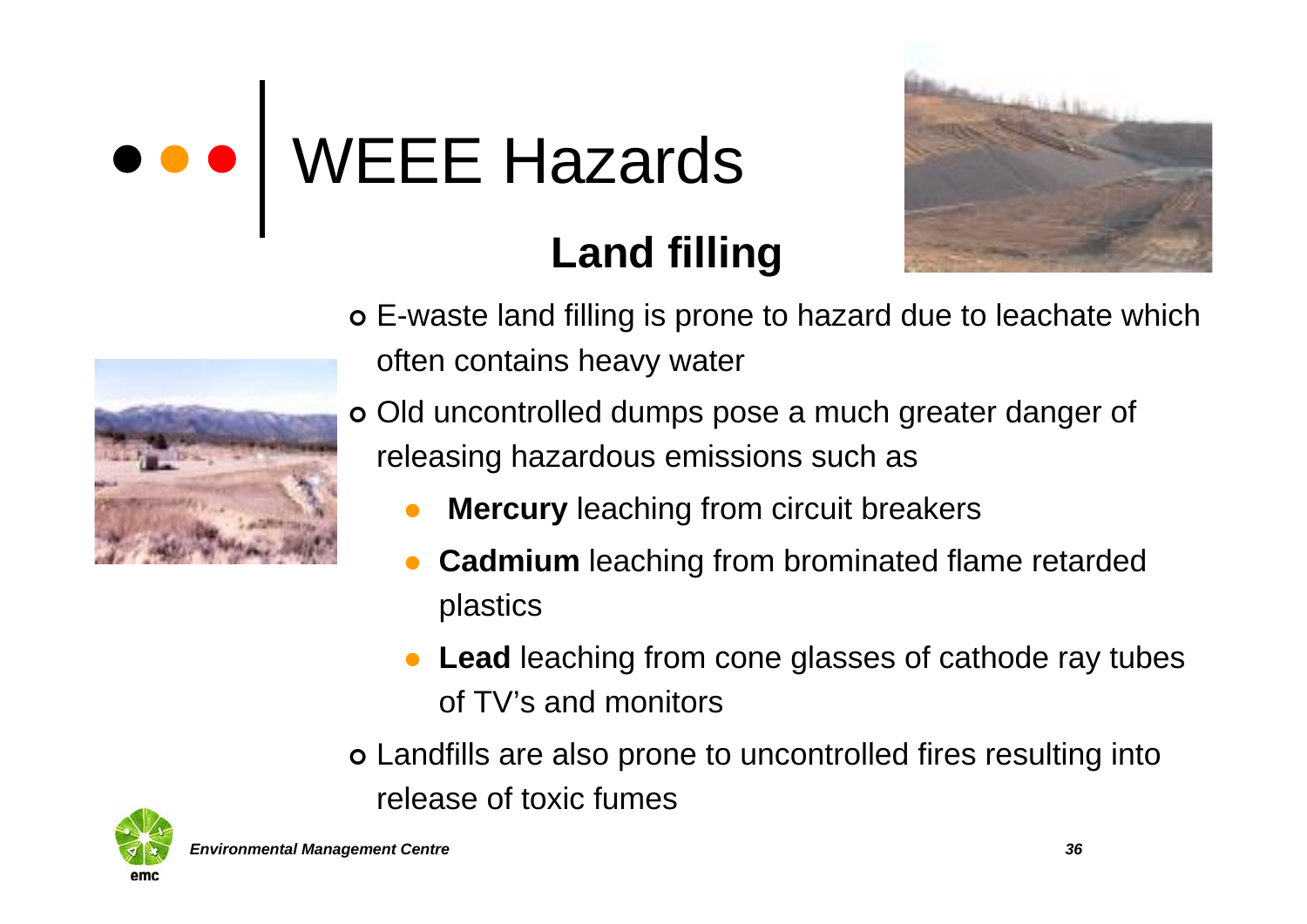o Developed in Oct 2004 by companies engaged in manufacturing of electronic products

o Participating industries included



- **Celestica**
- Dell
- **Flextronics**
- HP
- IBM
- $\bullet$ Jabil
- $\bullet$ Sanmina SCI
- $\bullet$ **Solectron**

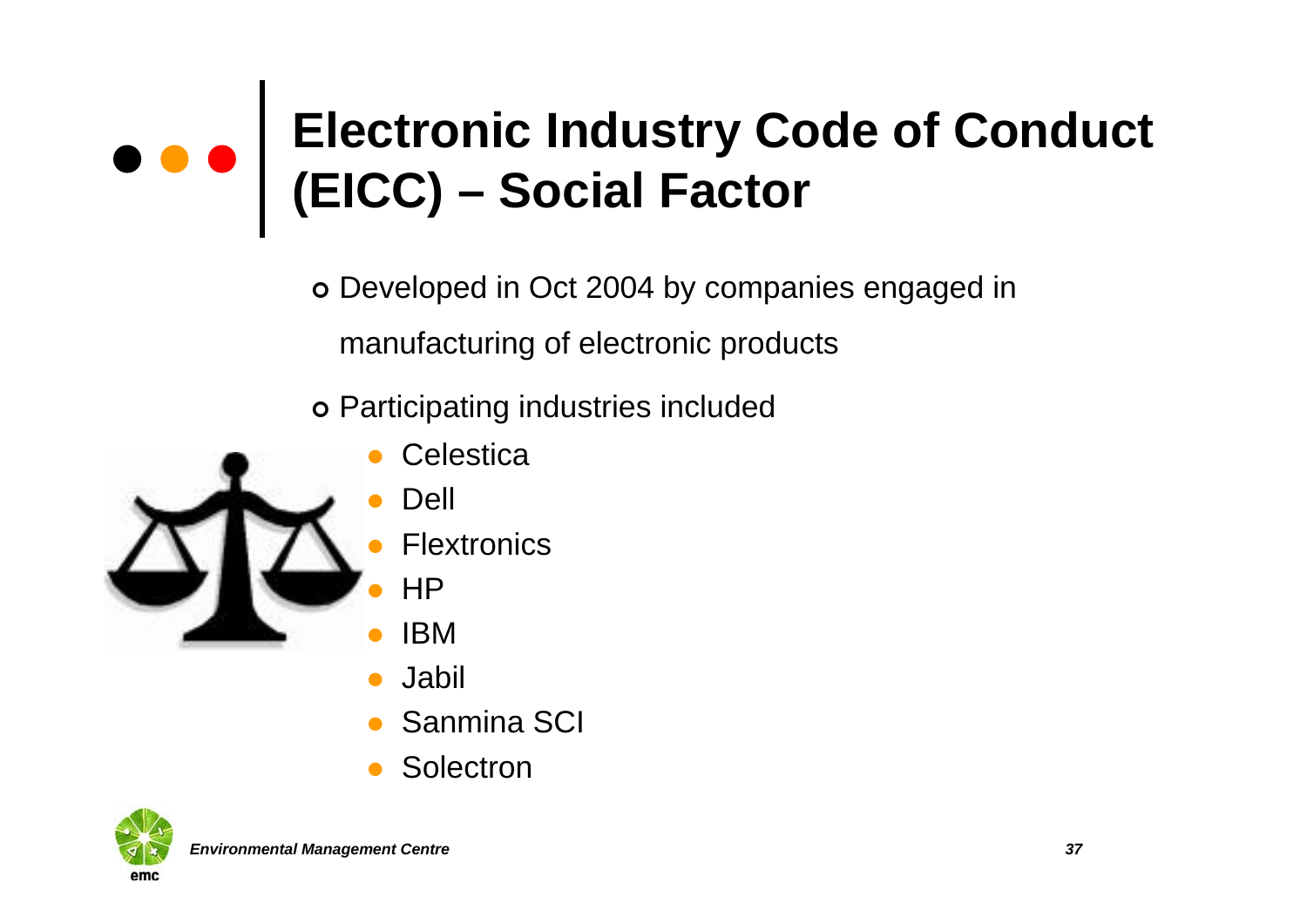- | The EICC code consists of five sections
	- Section A: Labour
	- Section B: Health and Safety
	- Section C: Environment
	- $\bullet$  Section D: Elements of an acceptable system for conformity to code
	- $\bullet$ Section E: Standards for Business ethics





*Environmental Management Centre 38*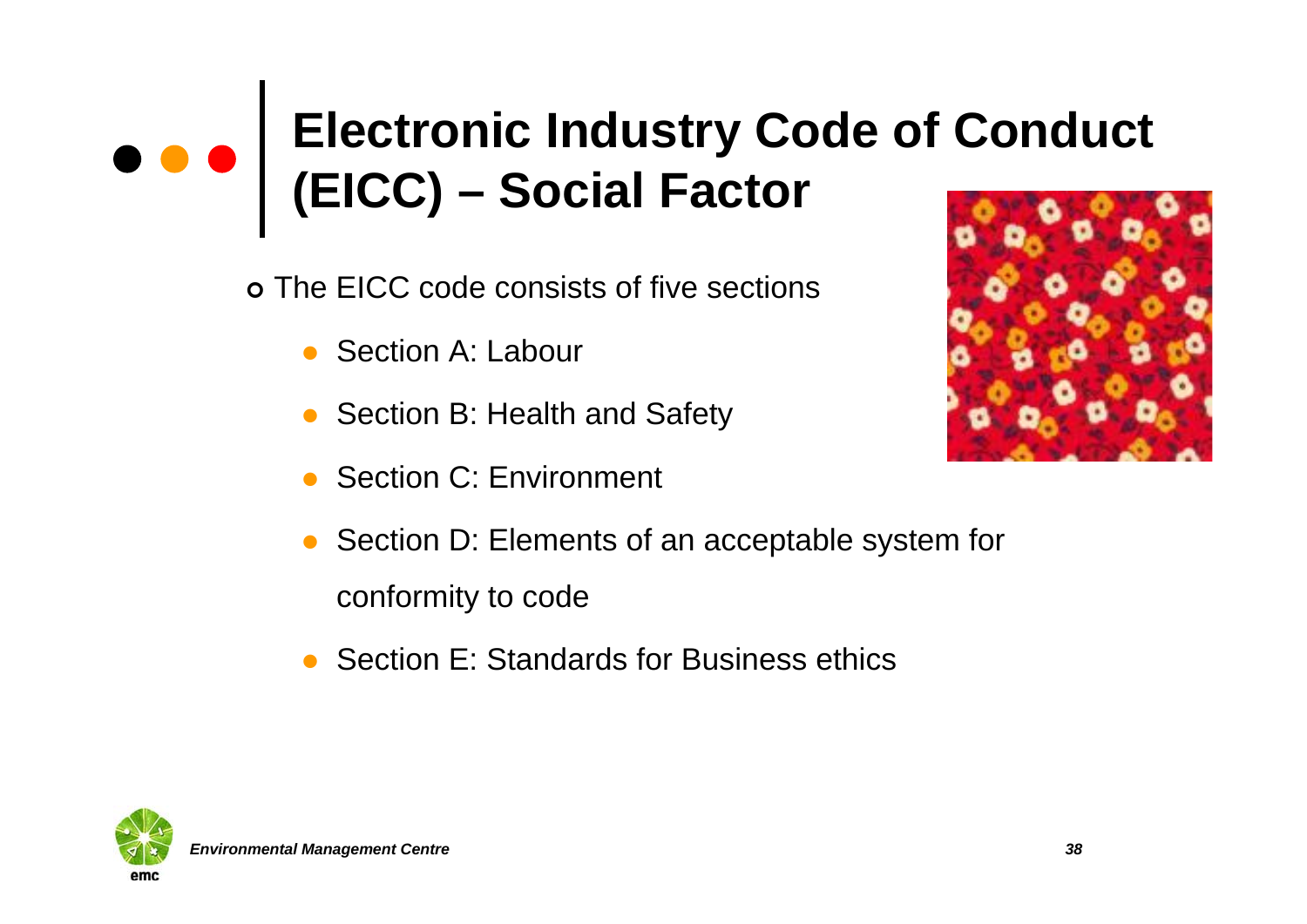

- **o** It includes
	- $\bullet$ Original Equipment Manufacturers (OEM's)
	- $\bullet$ Electronic Manufacturing Services (EMS)
	- $\bullet$  Original Design Manufacturers (ODM) including contract Labour

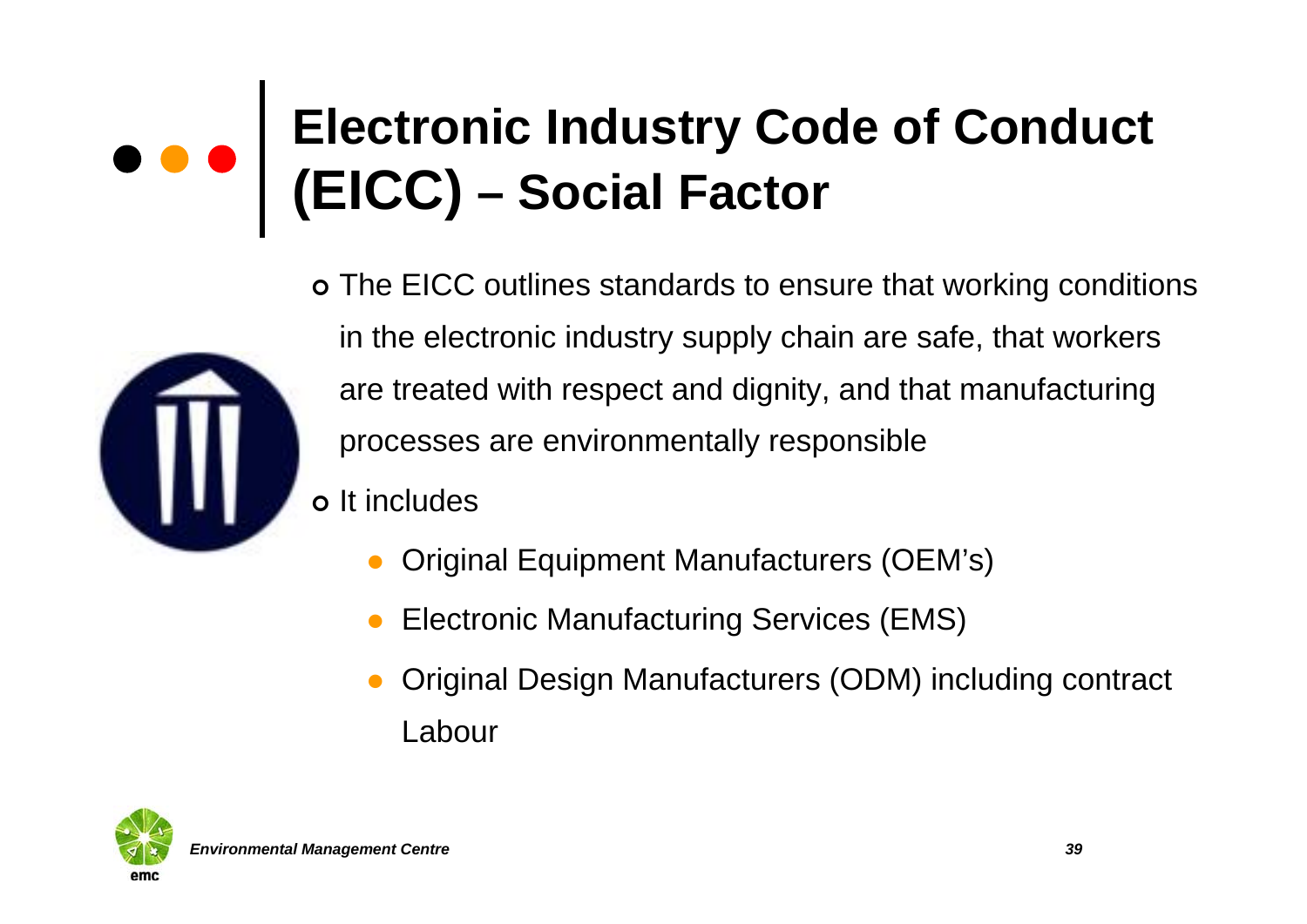- o It can be voluntarily adopted by any business in electronic sector and subsequently applied by that business to its supply chain and sub contractors.
- o To adopt the code, the business needs to declare its support to code and comply as per the management system of code and standards.
- | Code should be regarded as total supply chain initiative as a minimum, immediate next tier of suppliers should be encouraged to implement the code.

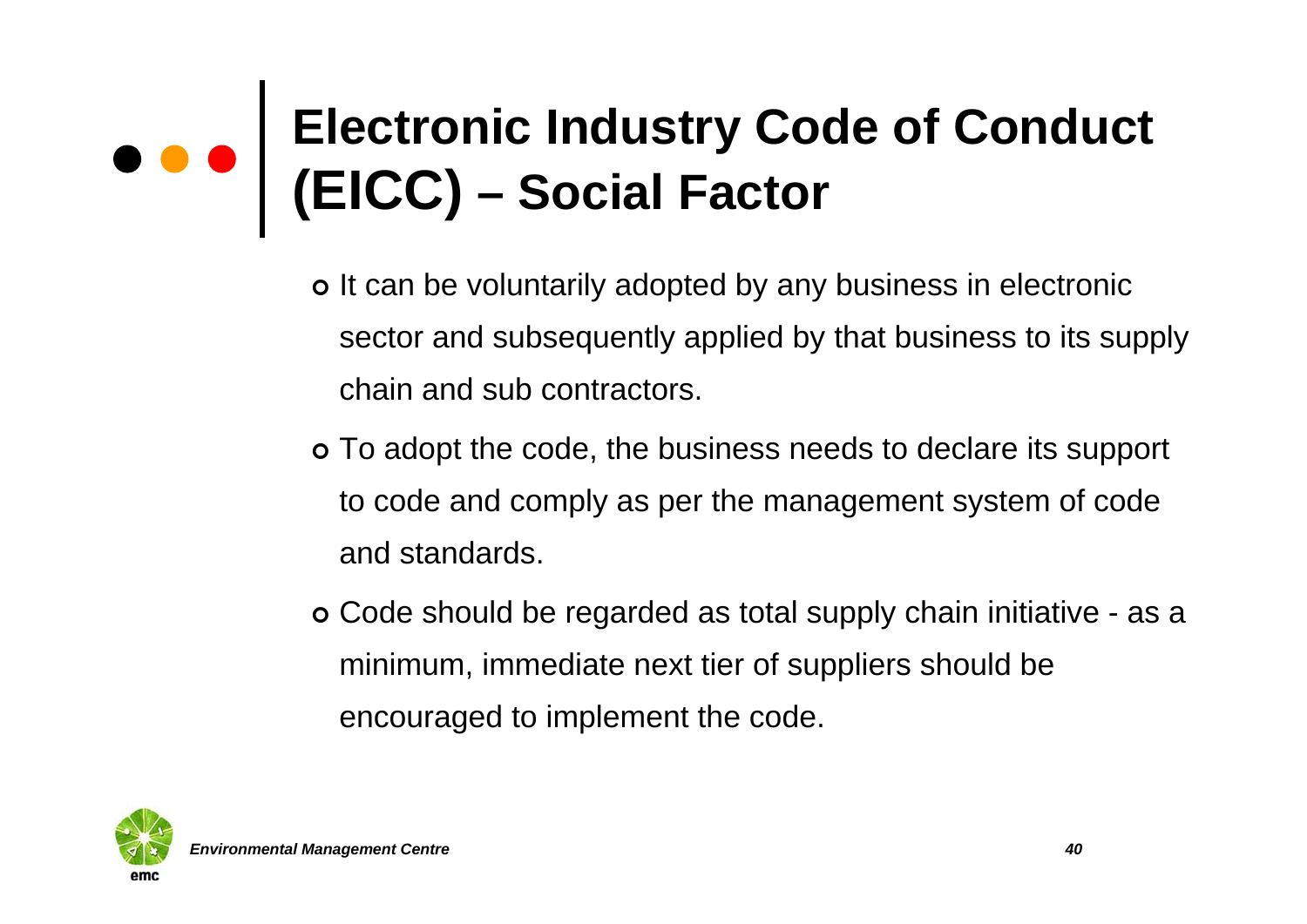- | As a fundamental principle to this code, the business and all of its activities must operate in full compliance with the laws, rules and regulations of respective countries.
- o The code encourages it participants "To Go Beyond Compliance"

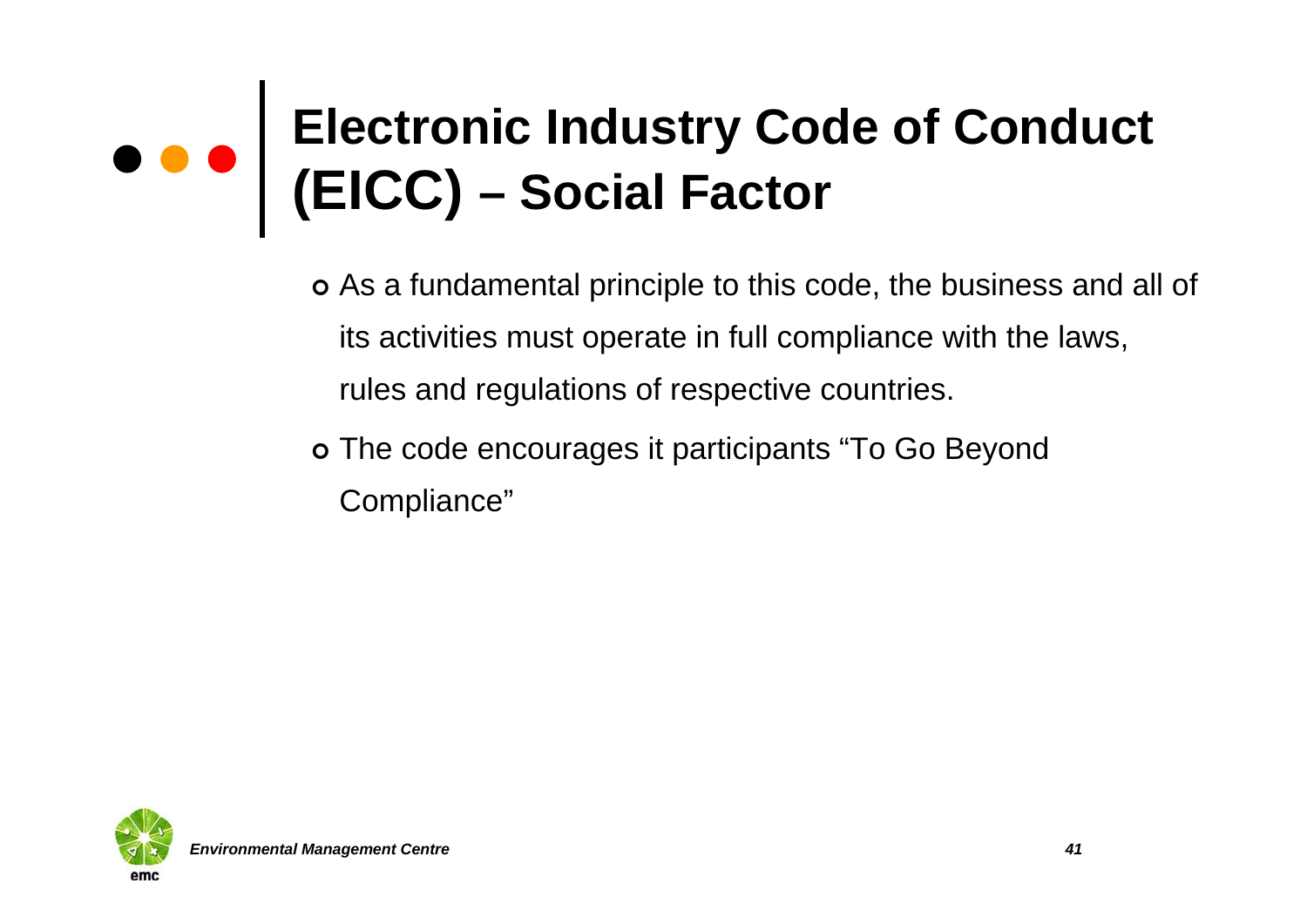

 Companies adopting / endorsing the code or joining the Implementation Group include :

 $\bullet$ Celestica, Cisco, Dell, Flextronics, Foxconn, HP, IBM,

Intel, Jabil, Lucent, Microsoft, Sanmina SCI, Seagate,

Solectron, and Sony

[These companies are sure to influence supply-chains in Ind](http://images.google.co.in/imgres?imgurl=http://a248.e.akamai.net/7/248/430/20050613174352/www.merckfrosst.ca/e/research/r_d/overview/images/global_scale_photo.jpg&imgrefurl=http://www.merckfrosst.ca/e/research/r_d/overview/global_scale.html&h=541&w=541&sz=47&tbnid=3aeBh_X2i-chMM:&tbnh=130&tbnw=130&hl=en&start=13&prev=/images%3Fq%3Dglobal%26svnum%3D10%26hl%3Den%26lr%3D)ia by

insisting on the compliance to the Code.

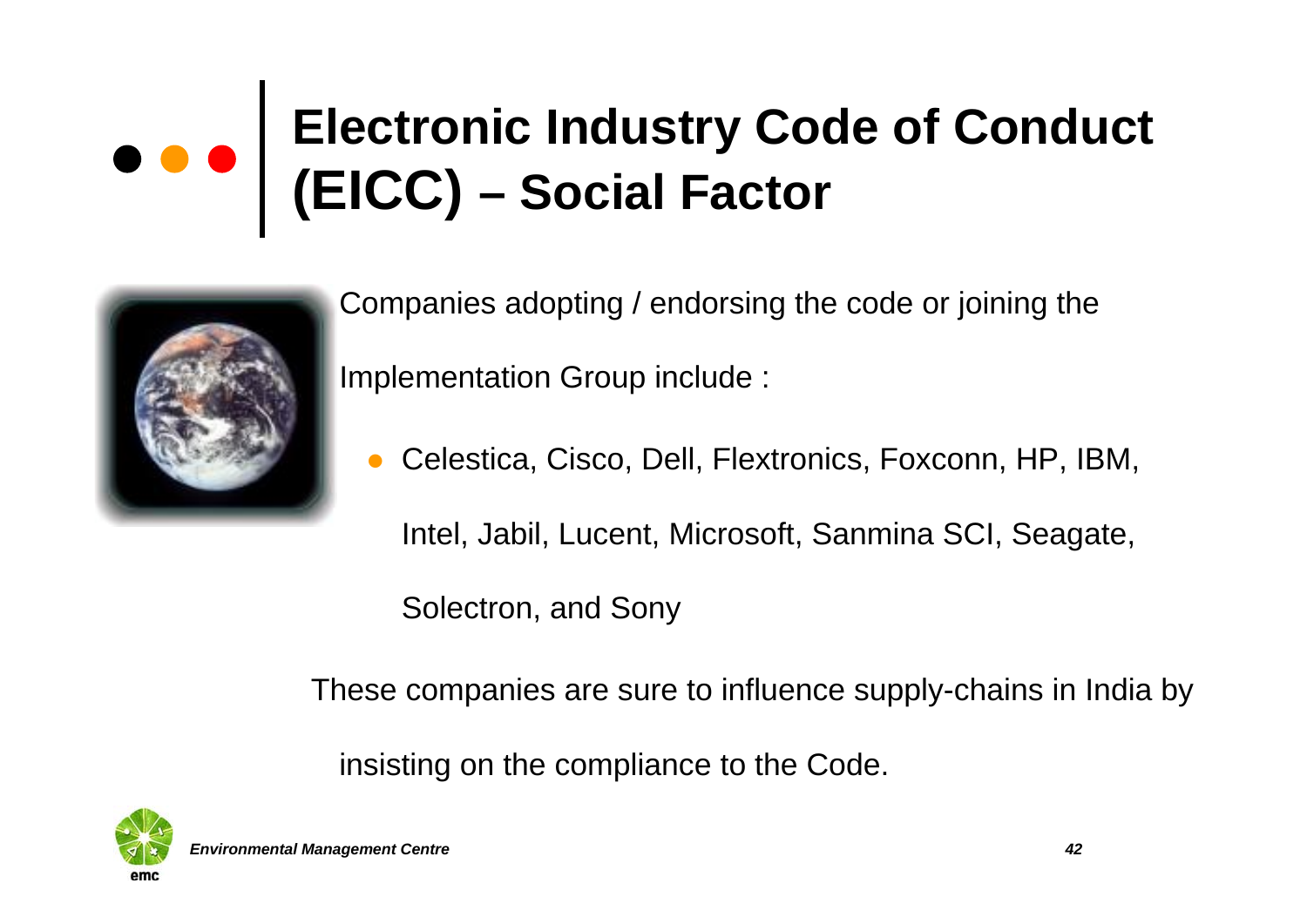### **Key International Legislations**



- | The Basel Convention: On Control for the Transboundary movement of Hazardous Waste and their Disposal (since 1992) o [The Swiss Ordinance on the Return, the taking back and th](http://images.google.co.in/imgres?imgurl=http://www.howtogermany.com/images/legal2.jpg&imgrefurl=http://www.howtogermany.com/&h=216&w=146&sz=6&tbnid=wr9f9sQF28-BgM:&tbnh=101&tbnw=68&hl=en&start=11&prev=/images%3Fq%3Dlegal%26svnum%3D10%26hl%3Den%26lr%3D)e Disposal of Electrical and Electronic Equipment (ORDEE): First legal regulation on WEEE (Since 1<sup>st</sup> July 1998)
- | German Electrical and Electronic Equipment Act ElektroG Act: Governing the Sale, Return and Environmentally Sound Disposal of Electrical and Electronic Equipment and implements
- | EU directives on WEEE and RoHS (Since March 2005)

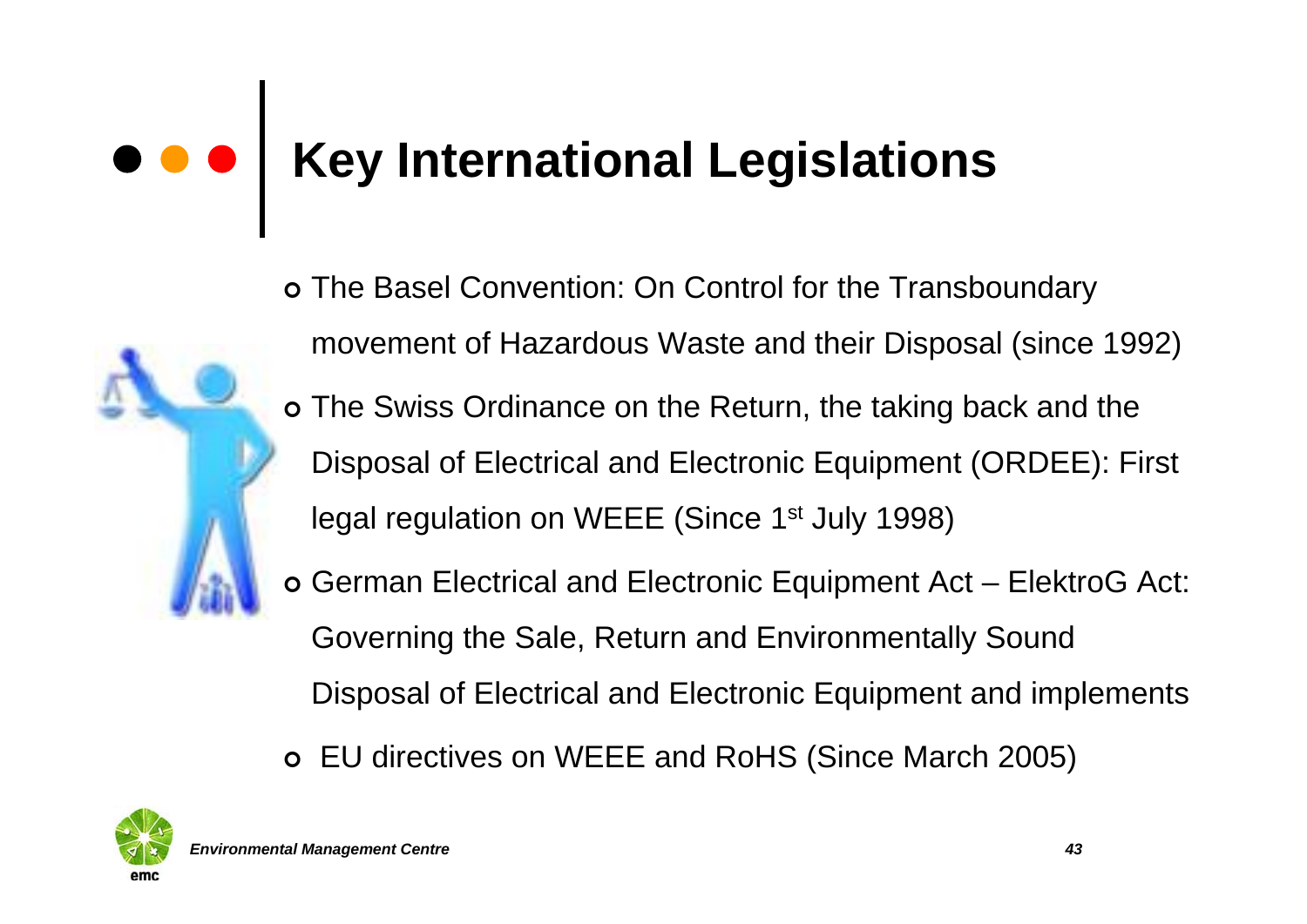### **[Key International Legislations](http://images.google.co.in/imgres?imgurl=http://www.basic-skills.org.uk/basic-skills/gfx/photos/legal.jpg&imgrefurl=http://www.basic-skills.org.uk/basic-skills/gfx/photos/&h=219&w=145&sz=4&tbnid=Z9Ub80Zt3Y3kxM:&tbnh=102&tbnw=67&hl=en&start=7&prev=/images%3Fq%3Dlegal%26svnum%3D10%26hl%3Den%26lr%3D)**

| China's RoHS Regulation: It is more demanding than EU RoHS Directives - Proposed to be in force from 1<sup>st</sup> January 2007

Contrary to EU RoHS approach of self-certification, China RoHS law will require a product to be tested before it is allowed entry into China, and only testing by Chinese certified labs will be accepted by the authorities





**Important**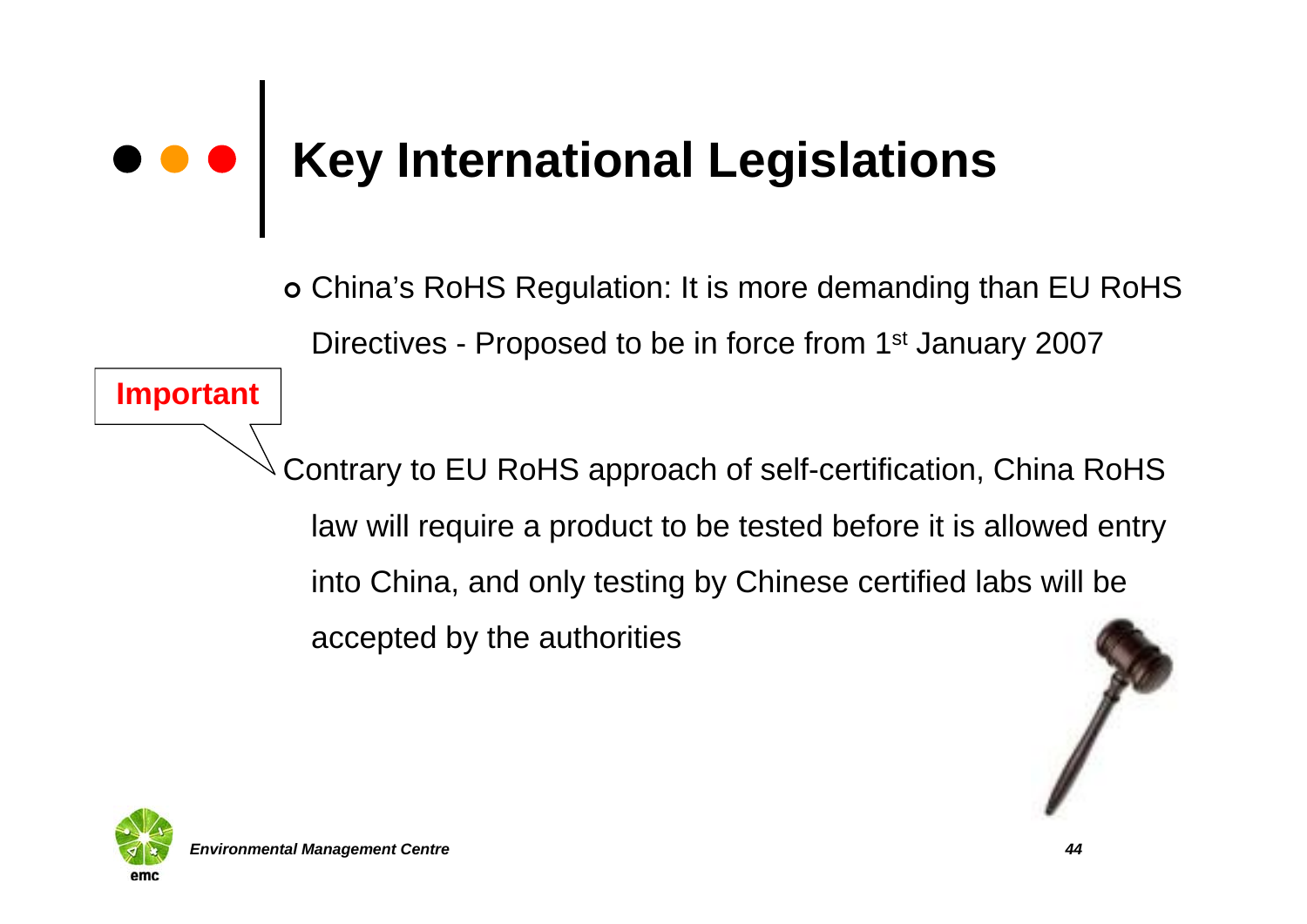# **Level of Preparedness - Asia**

- | 93% of electronic manufacturers in Asia expected to comply with RoHS directive by 1<sup>st</sup> July, 2006<sup>\*</sup>
- o As per a survey covering 359 manufacturers from Hong Kong, Taiwan, Mainland China and South Korea :
	- Hong Kong: 84% compliant
	- Taiwan: 63% compliant
	- Mainland China: 50% compliant
	- South Korea: 9% compliant

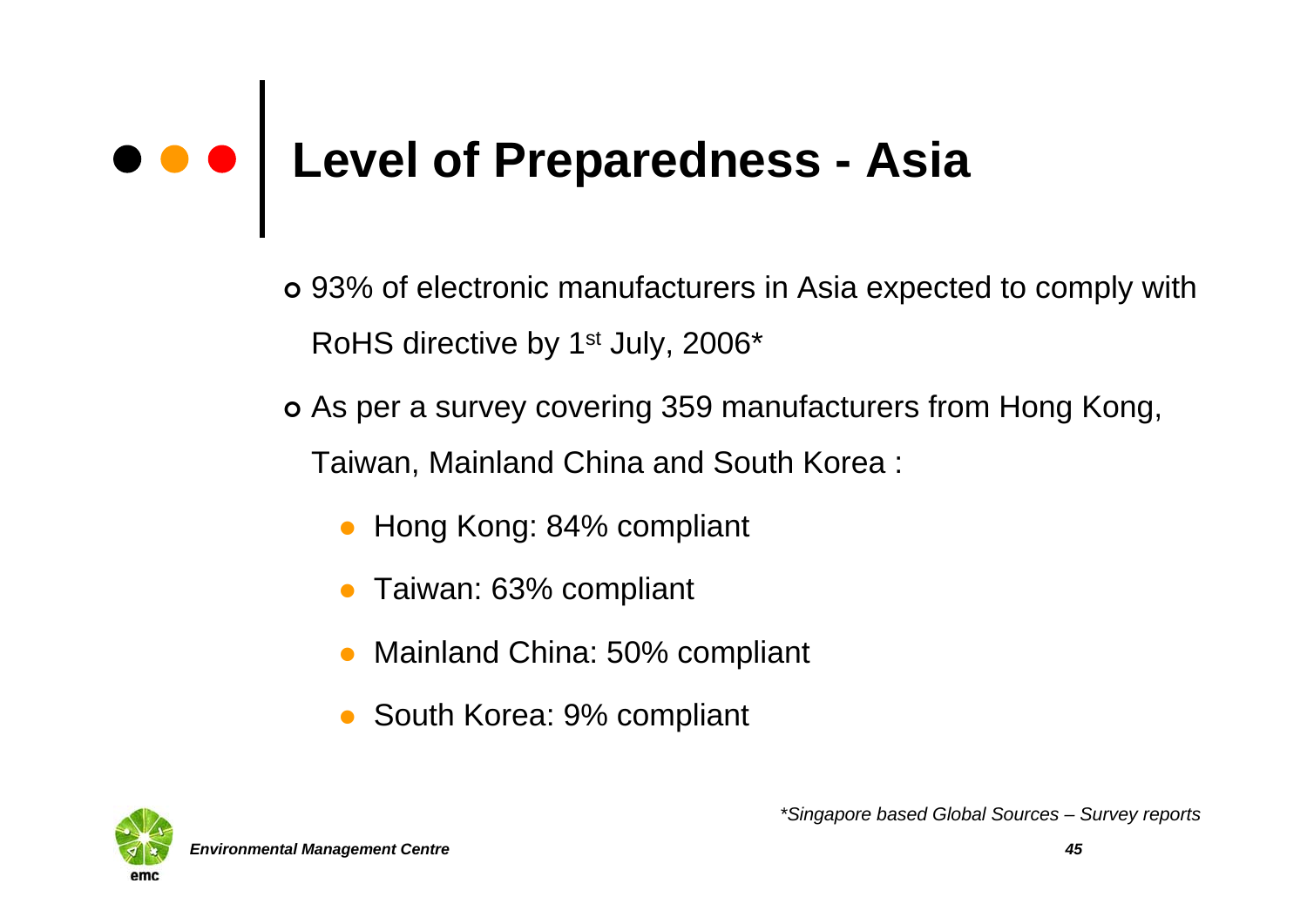# **Level of Preparedness – India**

- | ELCINA in India commenced the work on the new project offered by CfSD-UK and sponsored by EU
- o NetPem at Nagpur is sponsored by Confederation of Swedish Industries *(implementation yet to start)*
- o These projects relate to Eco-friendly design of electronic components & products and also gearing up industries for impact of worldwide environmental legislations
- o These programs include capacity building workshops on Eco-design, RoHS and WEEE



*\*Singapore based Global Sources – Survey reports*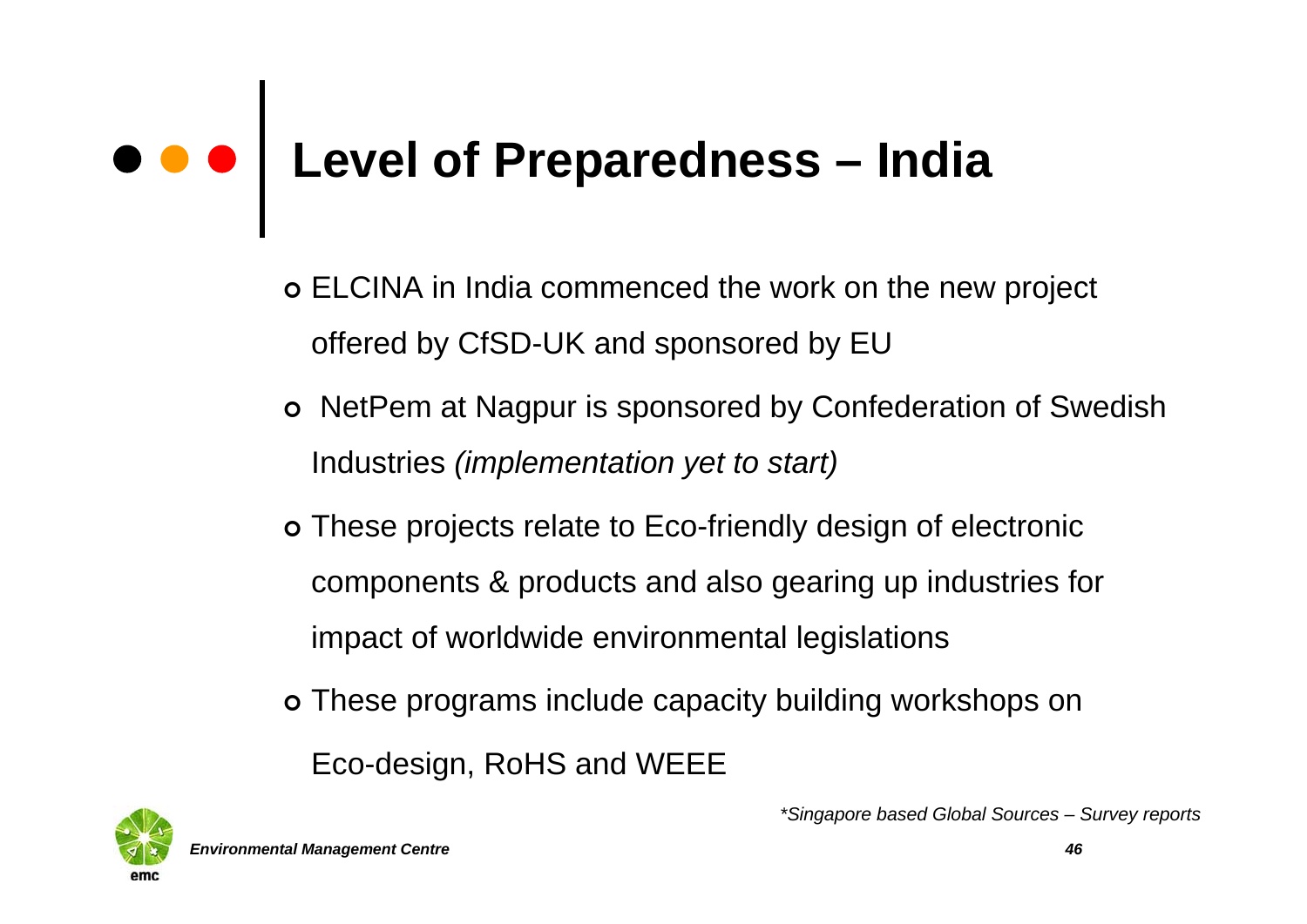

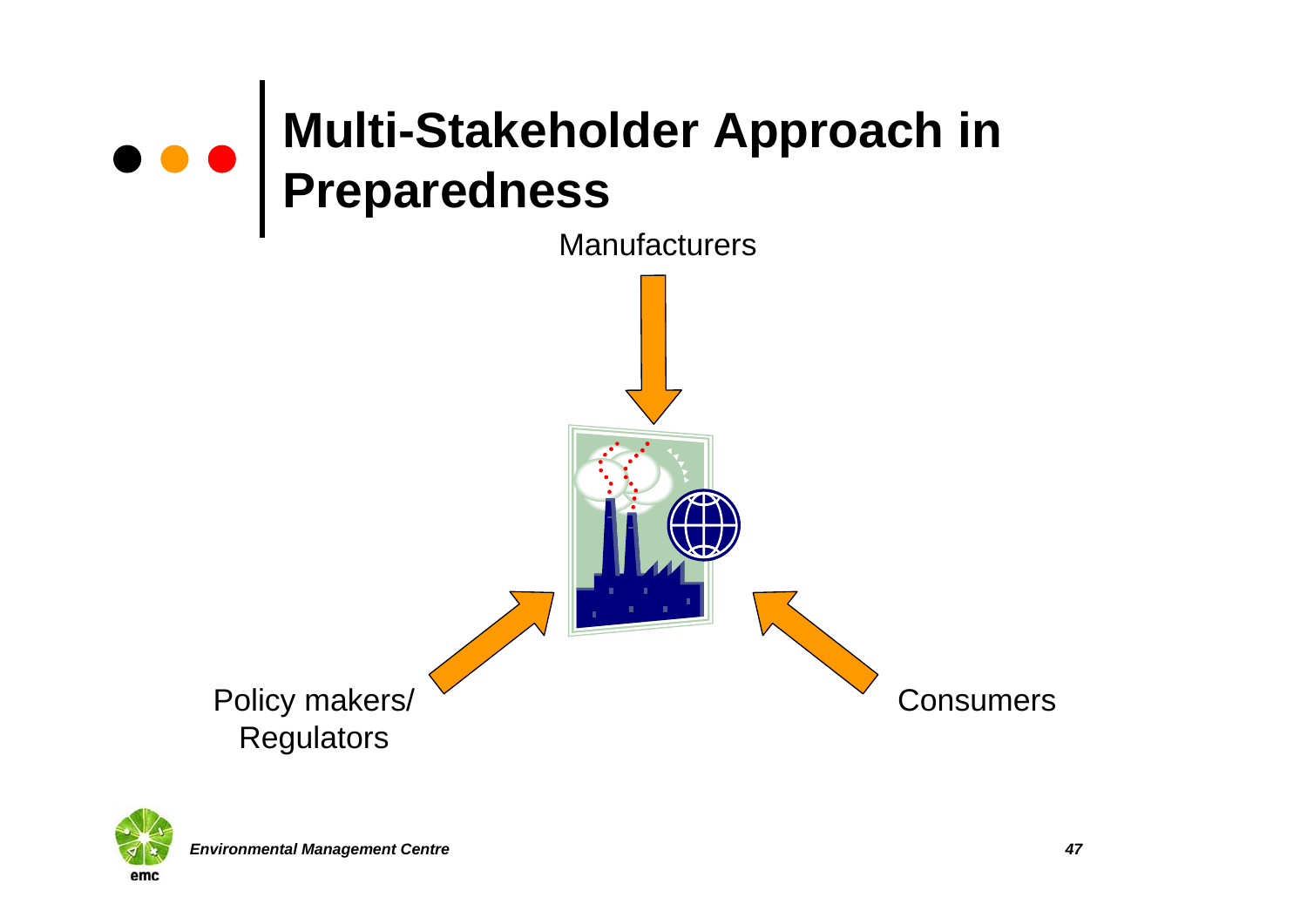# **Level of Preparedness – India**

- o There are several companies in India that are already RoHS compliant.
- o Initiatives on E-Waste management and WEEE have begun in Karnataka and Maharashtra with international assistance

### **Workshop on Green Manufacturing and Management is an Excellent step towards Preparedness**



*Environmental Management Centre 48*

*\*Singapore based Global Sources – Survey reports*